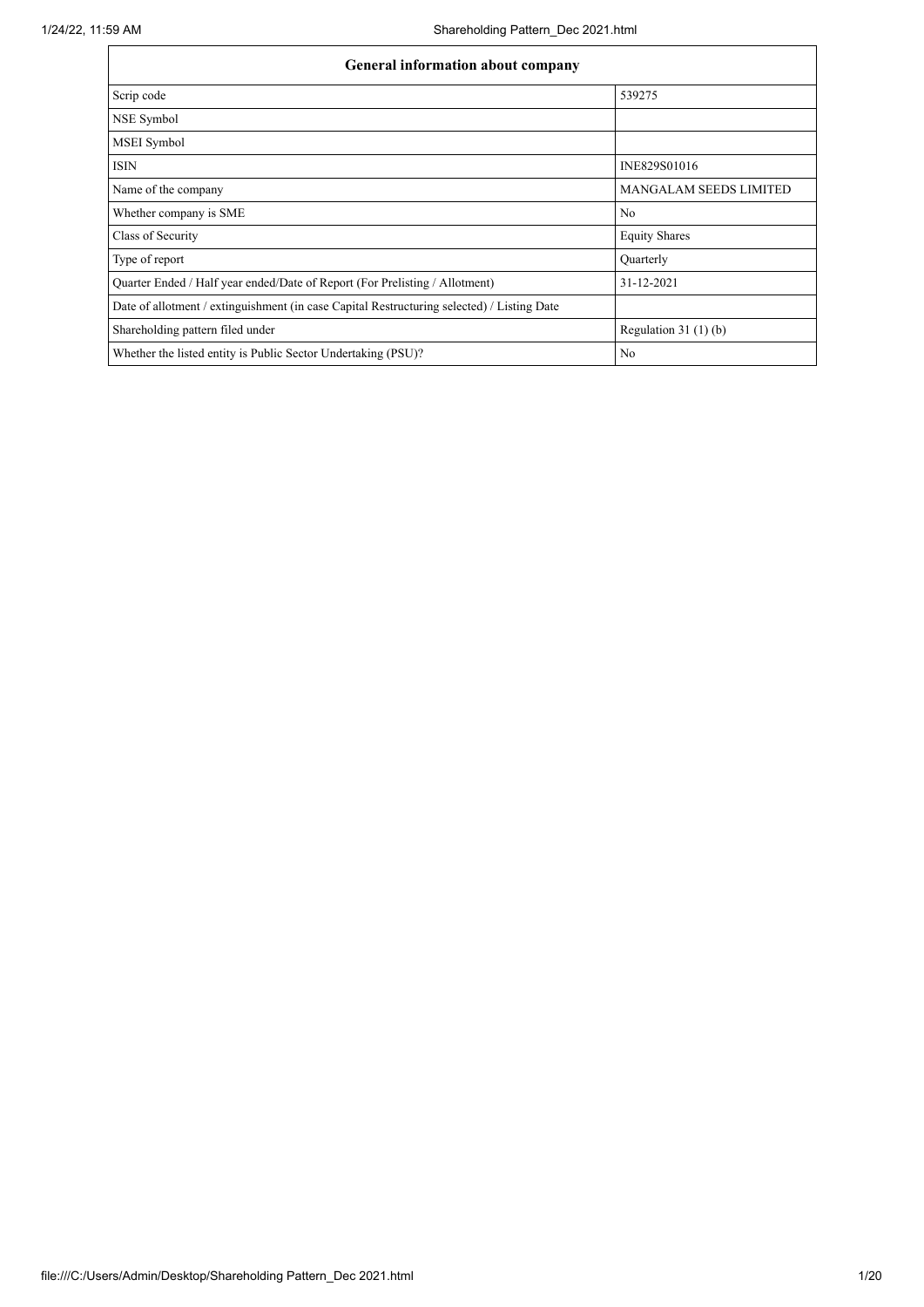|                | <b>Declaration</b>                                                                        |                |                                |                       |                             |
|----------------|-------------------------------------------------------------------------------------------|----------------|--------------------------------|-----------------------|-----------------------------|
| Sr.<br>No.     | Particular                                                                                | Yes/No         | Promoter and<br>Promoter Group | Public<br>shareholder | Non Promoter-<br>Non Public |
| $\mathbf{1}$   | Whether the Listed Entity has issued any partly paid up shares?                           | N <sub>o</sub> | N <sub>0</sub>                 | N <sub>0</sub>        | N <sub>0</sub>              |
| $\overline{2}$ | Whether the Listed Entity has issued any Convertible Securities<br>$\Omega$               | N <sub>o</sub> | No                             | N <sub>o</sub>        | N <sub>o</sub>              |
| $\overline{3}$ | Whether the Listed Entity has issued any Warrants?                                        | N <sub>o</sub> | N <sub>o</sub>                 | N <sub>o</sub>        | No.                         |
| $\overline{4}$ | Whether the Listed Entity has any shares against which<br>depository receipts are issued? | N <sub>o</sub> | No                             | N <sub>o</sub>        | No                          |
| 5              | Whether the Listed Entity has any shares in locked-in?                                    | N <sub>o</sub> | N <sub>o</sub>                 | N <sub>o</sub>        | N <sub>o</sub>              |
| 6              | Whether any shares held by promoters are pledge or otherwise<br>encumbered?               | N <sub>0</sub> | No                             |                       |                             |
| 7              | Whether company has equity shares with differential voting<br>rights?                     | N <sub>o</sub> | N <sub>o</sub>                 | N <sub>o</sub>        | N <sub>o</sub>              |
| 8              | Whether the listed entity has any significant beneficial owner?                           | N <sub>0</sub> |                                |                       |                             |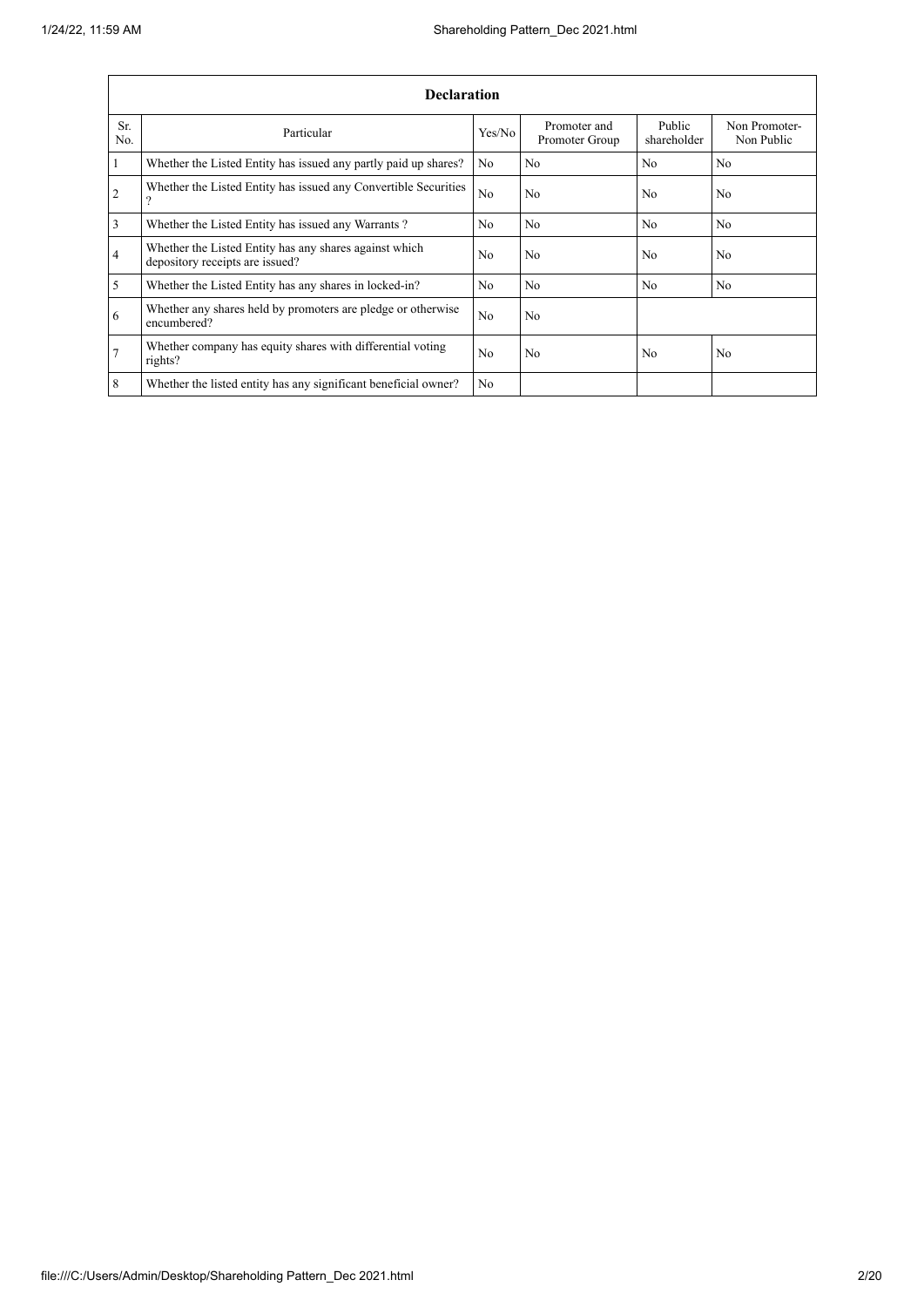$\Gamma$ 

|                          |                                           |              |                       |                             |                          |                              | Table I - Summary Statement holding of specified securities |                           |               |                                      |                     |
|--------------------------|-------------------------------------------|--------------|-----------------------|-----------------------------|--------------------------|------------------------------|-------------------------------------------------------------|---------------------------|---------------|--------------------------------------|---------------------|
|                          | Category                                  | Nos. Of      | No. of<br>fully paid  | No. Of<br>Partly<br>paid-up | No. Of<br>shares         | Total nos.<br>shares         | Shareholding as a<br>% of total no. of                      | class of securities (IX)  |               | Number of Voting Rights held in each |                     |
| Category<br>$($ $\Gamma$ | of<br>shareholder                         | shareholders | up equity             | equity                      | underlying<br>Depository | held (VII)                   | shares (calculated<br>as per SCRR,                          | No of Voting (XIV) Rights |               |                                      | Total as a          |
|                          | (II)                                      | (III)        | shares<br>held $(IV)$ | shares<br>held<br>(V)       | Receipts<br>(VI)         | $= (IV) +$<br>$(V)$ + $(VI)$ | 1957) (VIII) As a<br>% of $(A+B+C2)$                        | Class eg:<br>X            | Class<br>eg:y | Total                                | $%$ of<br>$(A+B+C)$ |
| (A)                      | Promoter<br>&<br>Promoter<br>Group        | 28           | 8218030               |                             |                          | 8218030                      | 74.84                                                       | 8218030                   |               | 8218030                              | 74.84               |
| (B)                      | Public                                    | 904          | 2762128               |                             |                          | 2762128                      | 25.16                                                       | 2762128                   |               | 2762128                              | 25.16               |
| (C)                      | Non<br>Promoter-<br>Non Public            |              |                       |                             |                          |                              |                                                             |                           |               |                                      |                     |
| (C1)                     | <b>Shares</b><br>underlying<br><b>DRs</b> |              |                       |                             |                          |                              |                                                             |                           |               |                                      |                     |
| (C2)                     | Shares held<br>by<br>Employee<br>Trusts   |              |                       |                             |                          |                              |                                                             |                           |               |                                      |                     |
|                          | Total                                     | 932          | 10980158              |                             |                          | 10980158                     | 100                                                         | 10980158                  |               | 10980158                             | 100                 |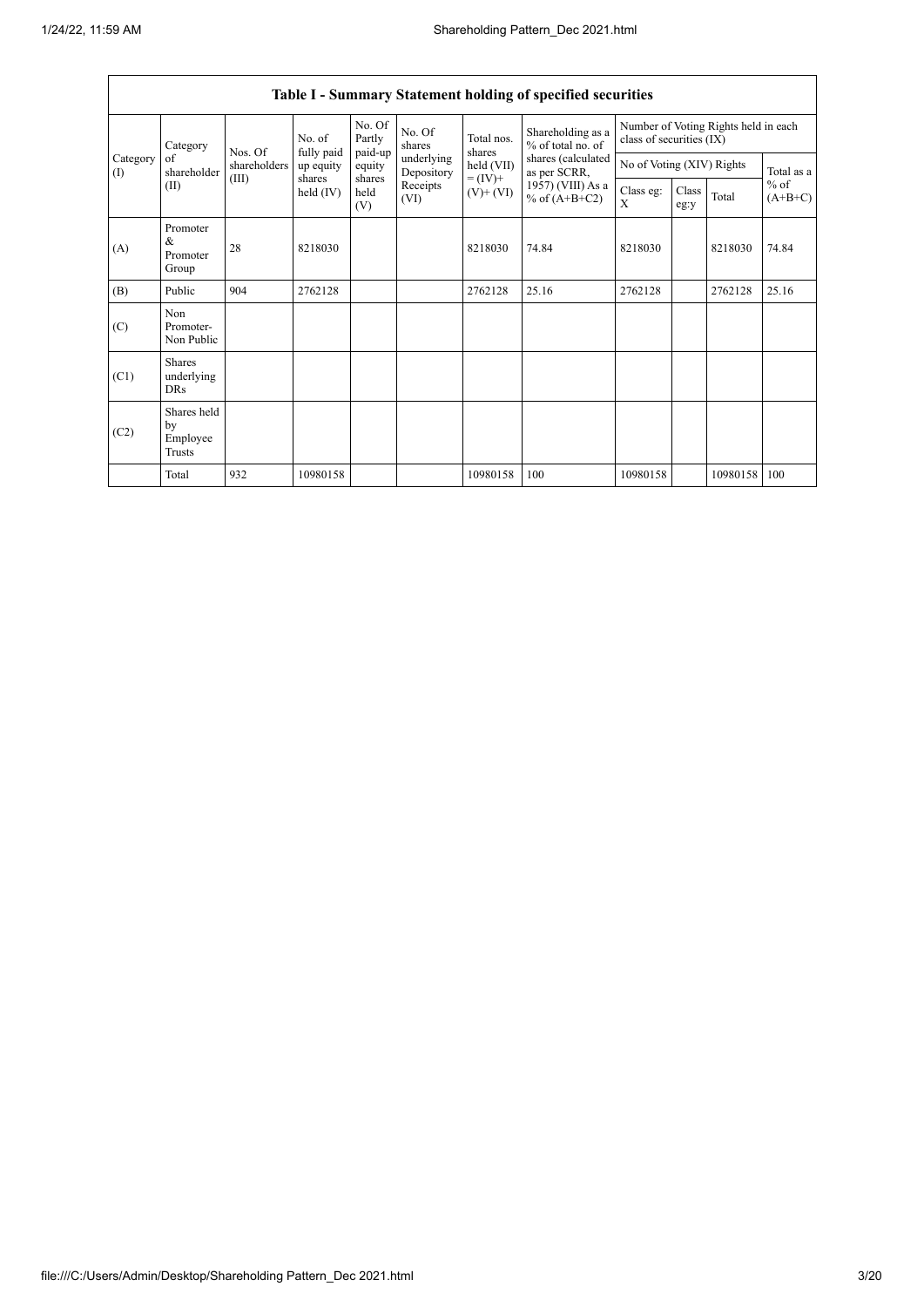|              |                                                |                                                      |                                       |                                                           | Table I - Summary Statement holding of specified securities                                |            |                                                  |                         |                                                         |                                       |
|--------------|------------------------------------------------|------------------------------------------------------|---------------------------------------|-----------------------------------------------------------|--------------------------------------------------------------------------------------------|------------|--------------------------------------------------|-------------------------|---------------------------------------------------------|---------------------------------------|
| Category     | Category<br>of                                 | No. Of<br><b>Shares</b><br>Underlying<br>Outstanding | No. of<br><b>Shares</b><br>Underlying | No. Of Shares<br>Underlying<br>Outstanding<br>convertible | Shareholding, as a %<br>assuming full<br>conversion of<br>convertible securities (         |            | Number of<br>Locked in<br>shares (XII)           | <b>Shares</b><br>(XIII) | Number of<br>pledged or<br>otherwise<br>encumbered      | Number of<br>equity shares<br>held in |
| $($ $\Gamma$ | shareholder<br>(II)                            | convertible<br>securities<br>(X)                     | Outstanding<br>Warrants<br>$(X_i)$    | securities and<br>No. Of<br>Warrants $(X_i)$<br>(a)       | as a percentage of<br>diluted share capital)<br>$(XI) = (VII)+(X) As a %$<br>of $(A+B+C2)$ | No.<br>(a) | As a<br>$%$ of<br>total<br>Shares<br>held<br>(b) | No.<br>(a)              | As a<br>$%$ of<br>total<br><b>Shares</b><br>held<br>(b) | dematerialized<br>form $(XIV)$        |
| (A)          | Promoter<br>$\&$<br>Promoter<br>Group          |                                                      |                                       |                                                           | 74.84                                                                                      |            |                                                  |                         |                                                         | 8218030                               |
| (B)          | Public                                         |                                                      |                                       |                                                           | 25.16                                                                                      |            |                                                  |                         |                                                         | 2762128                               |
| (C)          | Non<br>Promoter-<br>Non Public                 |                                                      |                                       |                                                           |                                                                                            |            |                                                  |                         |                                                         |                                       |
| (C1)         | <b>Shares</b><br>underlying<br><b>DRs</b>      |                                                      |                                       |                                                           |                                                                                            |            |                                                  |                         |                                                         |                                       |
| (C2)         | Shares held<br>by<br>Employee<br><b>Trusts</b> |                                                      |                                       |                                                           |                                                                                            |            |                                                  |                         |                                                         |                                       |
|              | Total                                          |                                                      |                                       |                                                           | 100                                                                                        |            |                                                  |                         |                                                         | 10980158                              |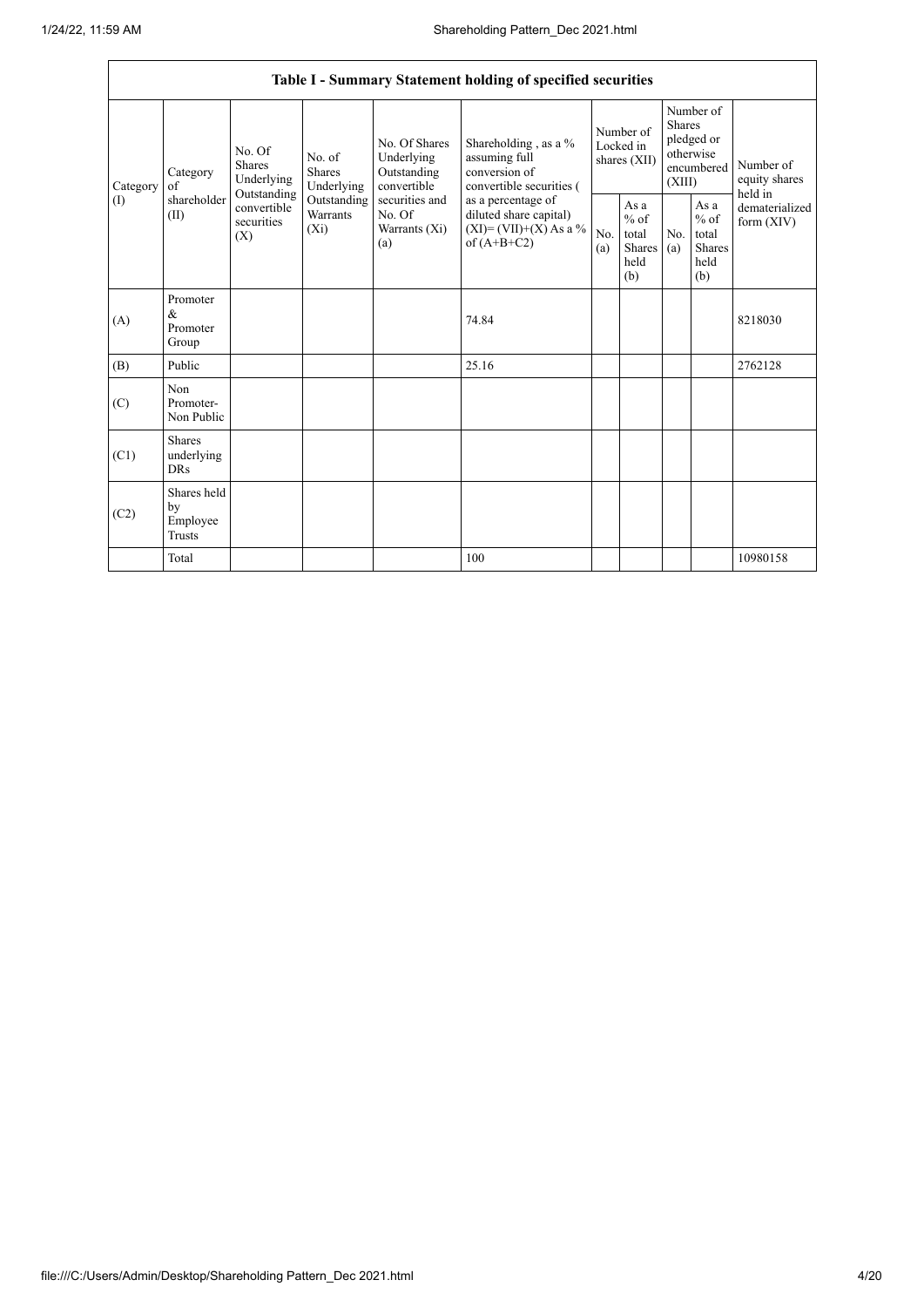$\mathbf{r}$ 

|                                                                                                | Table II - Statement showing shareholding pattern of the Promoter and Promoter Group                                |                         |                                   |                                 |                                    |                             |                                                      |                           |               |                                      |                                 |
|------------------------------------------------------------------------------------------------|---------------------------------------------------------------------------------------------------------------------|-------------------------|-----------------------------------|---------------------------------|------------------------------------|-----------------------------|------------------------------------------------------|---------------------------|---------------|--------------------------------------|---------------------------------|
|                                                                                                |                                                                                                                     |                         |                                   | No.<br>Of                       | No. Of                             | Total nos.                  | Shareholding<br>as a % of                            | class of securities (IX)  |               | Number of Voting Rights held in each |                                 |
| Sr.                                                                                            | Category $\&$<br>Name of the                                                                                        | Nos. Of<br>shareholders | No. of<br>fully paid<br>up equity | Partly<br>paid-<br>up           | shares<br>underlying<br>Depository | shares<br>held<br>$(VII) =$ | total no. of<br>shares<br>(calculated as             | No of Voting (XIV) Rights |               |                                      | Total<br>as a %                 |
|                                                                                                | Shareholders (I)                                                                                                    | (III)                   | shares<br>held $(IV)$             | equity<br>shares<br>held<br>(V) | Receipts<br>(VI)                   | $(IV)$ +<br>$(V)$ + $(VI)$  | per SCRR,<br>1957) (VIII)<br>As a % of<br>$(A+B+C2)$ | Class eg:<br>X            | Class<br>eg:y | Total                                | of<br>Total<br>Voting<br>rights |
| А                                                                                              | Table II - Statement showing shareholding pattern of the Promoter and Promoter Group                                |                         |                                   |                                 |                                    |                             |                                                      |                           |               |                                      |                                 |
| (1)                                                                                            | Indian                                                                                                              |                         |                                   |                                 |                                    |                             |                                                      |                           |               |                                      |                                 |
| (a)                                                                                            | Individuals/Hindu<br>undivided Family                                                                               | $28\,$                  | 8218030                           |                                 |                                    | 8218030                     | 74.84                                                | 8218030                   |               | 8218030                              | 74.84                           |
| Sub-Total<br>(A)(1)                                                                            |                                                                                                                     | 28                      | 8218030                           |                                 |                                    | 8218030                     | 74.84                                                | 8218030                   |               | 8218030                              | 74.84                           |
| (2)                                                                                            | Foreign                                                                                                             |                         |                                   |                                 |                                    |                             |                                                      |                           |               |                                      |                                 |
| Total<br>Shareholding<br>of Promoter<br>and<br>Promoter<br>Group $(A)=$<br>$(A)(1)+(A)$<br>(2) |                                                                                                                     | 28                      | 8218030                           |                                 |                                    | 8218030                     | 74.84                                                | 8218030                   |               | 8218030                              | 74.84                           |
| $\, {\bf B}$                                                                                   | Table III - Statement showing shareholding pattern of the Public shareholder                                        |                         |                                   |                                 |                                    |                             |                                                      |                           |               |                                      |                                 |
| (1)                                                                                            | Institutions                                                                                                        |                         |                                   |                                 |                                    |                             |                                                      |                           |               |                                      |                                 |
| (3)                                                                                            | Non-institutions                                                                                                    |                         |                                   |                                 |                                    |                             |                                                      |                           |               |                                      |                                 |
| (a(i))                                                                                         | Individuals -<br>i.Individual<br>shareholders<br>holding nominal<br>share capital up<br>to Rs. 2 lakhs.             | 851                     | 666023                            |                                 |                                    | 666023                      | 6.07                                                 | 666023                    |               | 666023                               | 6.07                            |
| (a(ii))                                                                                        | Individuals - ii.<br>Individual<br>shareholders<br>holding nominal<br>share capital in<br>excess of Rs. 2<br>lakhs. | 25                      | 2028467                           |                                 |                                    | 2028467                     | 18.47                                                | 2028467                   |               | 2028467                              | 18.47                           |
| (e)                                                                                            | Any Other<br>(specify)                                                                                              | 28                      | 67638                             |                                 |                                    | 67638                       | 0.62                                                 | 67638                     |               | 67638                                | 0.62                            |
| Sub-Total<br>(B)(3)                                                                            |                                                                                                                     | 904                     | 2762128                           |                                 |                                    | 2762128                     | 25.16                                                | 2762128                   |               | 2762128                              | 25.16                           |
| <b>Total Public</b><br>Shareholding<br>$(B)=(B)(1)+$<br>$(B)(2)+(B)$<br>(3)                    |                                                                                                                     | 904                     | 2762128                           |                                 |                                    | 2762128                     | 25.16                                                | 2762128                   |               | 2762128                              | 25.16                           |
| $\overline{C}$                                                                                 | Table IV - Statement showing shareholding pattern of the Non Promoter- Non Public shareholder                       |                         |                                   |                                 |                                    |                             |                                                      |                           |               |                                      |                                 |
| Total (<br>$A+B+C2$ )                                                                          |                                                                                                                     | 932                     | 10980158                          |                                 |                                    | 10980158                    | 100                                                  | 10980158                  |               | 10980158                             | 100                             |
| Total<br>$(A+B+C)$                                                                             |                                                                                                                     | 932                     | 10980158                          |                                 |                                    | 10980158                    | 100                                                  | 10980158                  |               | 10980158                             | 100                             |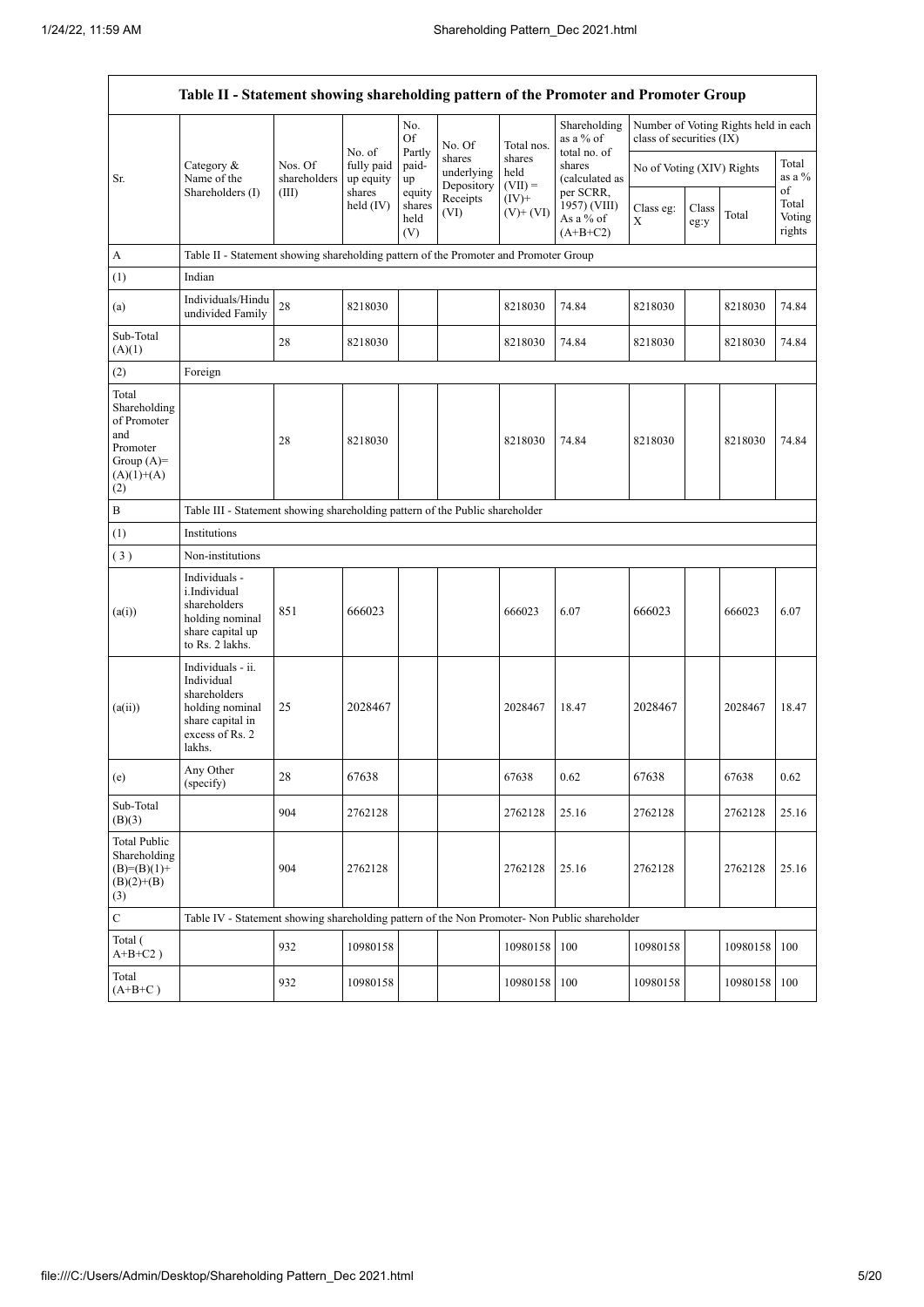$\mathbf{r}$ 

|                                                                                         |                                                 |                                       |                                                           | Table II - Statement showing shareholding pattern of the Promoter and Promoter Group          |            |                                                  |                  |                                                    |                                           |
|-----------------------------------------------------------------------------------------|-------------------------------------------------|---------------------------------------|-----------------------------------------------------------|-----------------------------------------------------------------------------------------------|------------|--------------------------------------------------|------------------|----------------------------------------------------|-------------------------------------------|
|                                                                                         | No. Of<br>Shares<br>Underlying                  | No. of<br><b>Shares</b><br>Underlying | No. Of Shares<br>Underlying<br>Outstanding<br>convertible | Shareholding, as a %<br>assuming full conversion of<br>convertible securities (as a           |            | Number of<br>Locked in<br>shares (XII)           | Shares<br>(XIII) | Number of<br>pledged or<br>otherwise<br>encumbered | Number of<br>equity shares                |
| Sr.                                                                                     | Outstanding<br>convertible<br>securities<br>(X) | Outstanding<br>Warrants<br>$(X_i)$    | securities and<br>No. Of Warrants<br>(Xi)(a)              | percentage of diluted share<br>capital) $(XI) = (VII)+(X) As$<br>a % of $(A+B+C2)$            | No.<br>(a) | As a<br>$%$ of<br>total<br>Shares<br>held<br>(b) | No.<br>(a)       | As a<br>$%$ of<br>total<br>Shares<br>held<br>(b)   | held in<br>dematerialized<br>form $(XIV)$ |
| A                                                                                       |                                                 |                                       |                                                           | Table II - Statement showing shareholding pattern of the Promoter and Promoter Group          |            |                                                  |                  |                                                    |                                           |
| (1)                                                                                     | Indian                                          |                                       |                                                           |                                                                                               |            |                                                  |                  |                                                    |                                           |
| (a)                                                                                     |                                                 |                                       |                                                           | 74.84                                                                                         |            |                                                  |                  |                                                    | 8218030                                   |
| Sub-Total (A)<br>(1)                                                                    |                                                 |                                       |                                                           | 74.84                                                                                         |            |                                                  |                  |                                                    | 8218030                                   |
| (2)                                                                                     | Foreign                                         |                                       |                                                           |                                                                                               |            |                                                  |                  |                                                    |                                           |
| Total<br>Shareholding<br>of Promoter<br>and Promoter<br>Group $(A)=$<br>$(A)(1)+(A)(2)$ |                                                 |                                       |                                                           | 74.84                                                                                         |            |                                                  |                  |                                                    | 8218030                                   |
| B                                                                                       |                                                 |                                       |                                                           | Table III - Statement showing shareholding pattern of the Public shareholder                  |            |                                                  |                  |                                                    |                                           |
| (1)                                                                                     | Institutions                                    |                                       |                                                           |                                                                                               |            |                                                  |                  |                                                    |                                           |
| (3)                                                                                     | Non-institutions                                |                                       |                                                           |                                                                                               |            |                                                  |                  |                                                    |                                           |
| (a(i))                                                                                  |                                                 |                                       |                                                           | 6.07                                                                                          |            |                                                  |                  |                                                    | 666023                                    |
| (a(ii))                                                                                 |                                                 |                                       |                                                           | 18.47                                                                                         |            |                                                  |                  |                                                    | 2028467                                   |
| (e)                                                                                     |                                                 |                                       |                                                           | 0.62                                                                                          |            |                                                  |                  |                                                    | 67638                                     |
| Sub-Total (B)<br>(3)                                                                    |                                                 |                                       |                                                           | 25.16                                                                                         |            |                                                  |                  |                                                    | 2762128                                   |
| <b>Total Public</b><br>Shareholding<br>$(B)= (B)(1) +$<br>$(B)(2)+(B)(3)$               |                                                 |                                       |                                                           | 25.16                                                                                         |            |                                                  |                  |                                                    | 2762128                                   |
| C                                                                                       |                                                 |                                       |                                                           | Table IV - Statement showing shareholding pattern of the Non Promoter- Non Public shareholder |            |                                                  |                  |                                                    |                                           |
| Total (<br>$A+B+C2$ )                                                                   |                                                 |                                       |                                                           | 100                                                                                           |            |                                                  |                  |                                                    | 10980158                                  |
| Total (A+B+C<br>$\mathcal{E}$                                                           |                                                 |                                       |                                                           | 100                                                                                           |            |                                                  |                  |                                                    | 10980158                                  |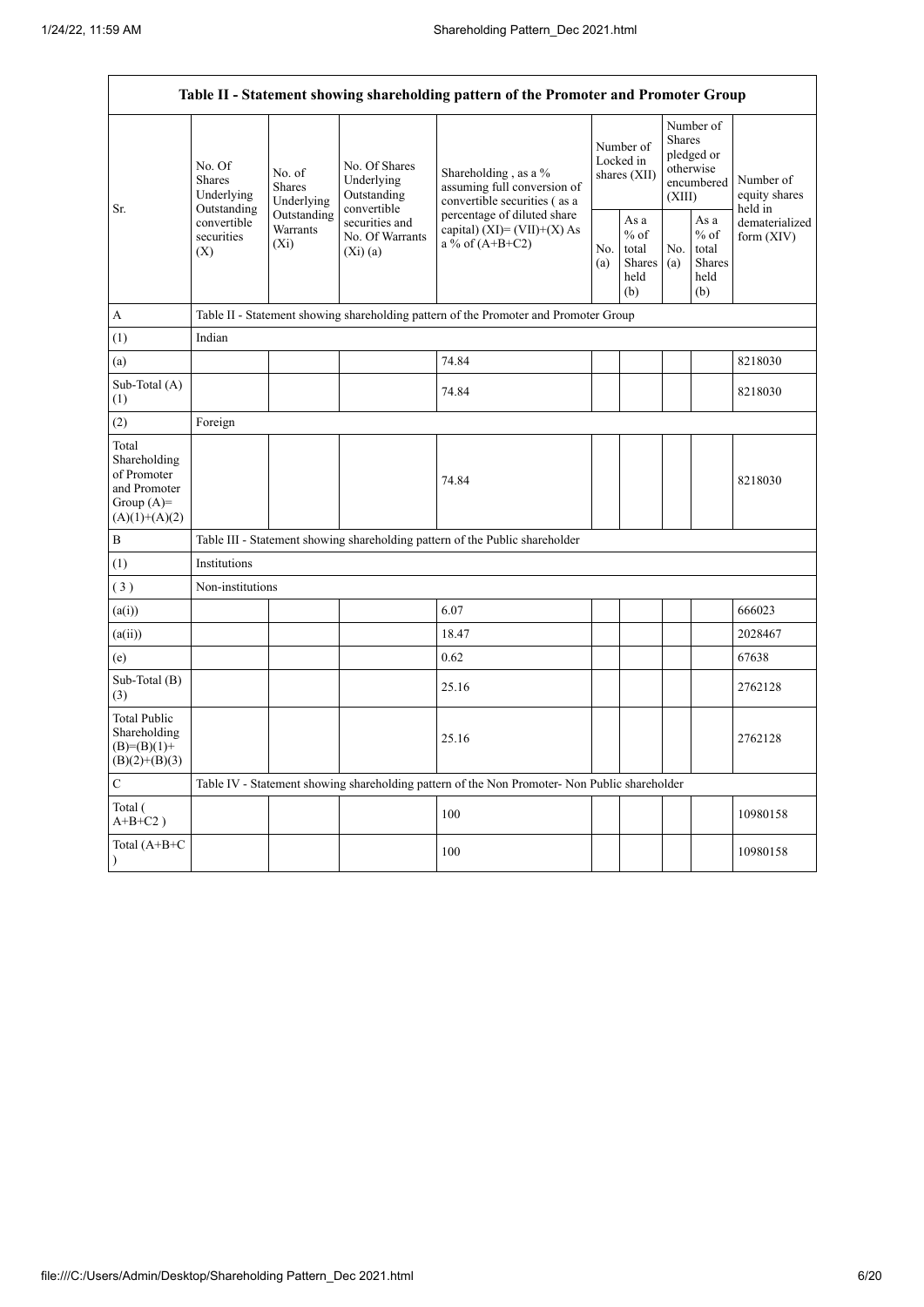| Individuals/Hindu undivided Family                                                                                                                                                             |                                                               |                                          |                                               |                                              |                                                 |                                                 |                                                   |  |  |  |  |  |
|------------------------------------------------------------------------------------------------------------------------------------------------------------------------------------------------|---------------------------------------------------------------|------------------------------------------|-----------------------------------------------|----------------------------------------------|-------------------------------------------------|-------------------------------------------------|---------------------------------------------------|--|--|--|--|--|
| Searial No.                                                                                                                                                                                    | $\mathbf{1}$                                                  | $\overline{c}$                           | 3                                             | $\overline{4}$                               | 5                                               | 6                                               | $\tau$                                            |  |  |  |  |  |
| Name of the<br>Shareholders<br>(I)                                                                                                                                                             | NARSINHBHAI<br><b>JETHABHAI</b><br>PATEL HUF                  | <b>NATHALAL</b><br>JETHALAL<br>PATEL HUF | DHANJIBHAI<br><b>SHIVRAMBHAI</b><br>PATEL HUF | KALPESHKUMAR<br><b>NATHALAL</b><br>PATEL HUF | <b>MEHUL</b><br><b>NARSINHBHAI</b><br>PATEL HUF | <b>MAFATLAL</b><br><b>JETHALAL</b><br>PATEL HUF | <b>PRAVINBHAI</b><br><b>MAFATLAL</b><br>PATEL HUF |  |  |  |  |  |
| PAN(II)                                                                                                                                                                                        | AAHHN2425F                                                    | AAHHN2462E                               | AAIHD2938Q                                    | AAKHK4931Q                                   | AANHM5246H                                      | AANHM5247G                                      | AANHP6193G                                        |  |  |  |  |  |
| No. of fully<br>paid up equity<br>shares held<br>(IV)                                                                                                                                          | 160693                                                        | 88464                                    | 133158                                        | 181734                                       | 53918                                           | 128566                                          | 206506                                            |  |  |  |  |  |
| No. Of Partly<br>paid-up equity<br>shares held<br>(V)                                                                                                                                          |                                                               |                                          |                                               |                                              |                                                 |                                                 |                                                   |  |  |  |  |  |
| No. Of shares<br>underlying<br>Depository<br>Receipts (VI)                                                                                                                                     |                                                               |                                          |                                               |                                              |                                                 |                                                 |                                                   |  |  |  |  |  |
| Total nos.<br>shares held<br>$(VII) = (IV) +$<br>$(V)$ + $(VI)$                                                                                                                                | 160693                                                        | 88464                                    | 133158                                        | 181734                                       | 53918                                           | 128566                                          | 206506                                            |  |  |  |  |  |
| Shareholding<br>as a % of total<br>no. of shares<br>(calculated as<br>per SCRR,<br>1957) (VIII)<br>As a % of<br>$(A+B+C2)$                                                                     | 1.46                                                          | 0.81                                     | 1.21                                          | 1.66                                         | 0.49                                            | 1.17                                            | 1.88                                              |  |  |  |  |  |
|                                                                                                                                                                                                | Number of Voting Rights held in each class of securities (IX) |                                          |                                               |                                              |                                                 |                                                 |                                                   |  |  |  |  |  |
| Class eg: $X$                                                                                                                                                                                  | 160693                                                        | 88464                                    | 133158                                        | 181734                                       | 53918                                           | 128566                                          | 206506                                            |  |  |  |  |  |
| Class eg:y                                                                                                                                                                                     |                                                               |                                          |                                               |                                              |                                                 |                                                 |                                                   |  |  |  |  |  |
| Total                                                                                                                                                                                          | 160693                                                        | 88464                                    | 133158                                        | 181734                                       | 53918                                           | 128566                                          | 206506                                            |  |  |  |  |  |
| Total as a %<br>of Total<br>Voting rights                                                                                                                                                      | 1.46                                                          | 0.81                                     | 1.21                                          | 1.66                                         | 0.49                                            | 1.17                                            | 1.88                                              |  |  |  |  |  |
| No. Of Shares<br>Underlying<br>Outstanding<br>convertible<br>securities $(X)$                                                                                                                  |                                                               |                                          |                                               |                                              |                                                 |                                                 |                                                   |  |  |  |  |  |
| No. of Shares<br>Underlying<br>Outstanding<br>Warrants (Xi)                                                                                                                                    |                                                               |                                          |                                               |                                              |                                                 |                                                 |                                                   |  |  |  |  |  |
| No. Of Shares<br>Underlying<br>Outstanding<br>convertible<br>securities and<br>No. Of<br>Warrants (Xi)<br>(a)                                                                                  |                                                               |                                          |                                               |                                              |                                                 |                                                 |                                                   |  |  |  |  |  |
| Shareholding,<br>as a %<br>assuming full<br>conversion of<br>convertible<br>securities (as a<br>percentage of<br>diluted share<br>capital) (XI)=<br>$(VII)+(Xi)(a)$<br>As a % of<br>$(A+B+C2)$ | 1.46                                                          | 0.81                                     | 1.21                                          | 1.66                                         | 0.49                                            | 1.17                                            | 1.88                                              |  |  |  |  |  |
|                                                                                                                                                                                                | Number of Locked in shares (XII)                              |                                          |                                               |                                              |                                                 |                                                 |                                                   |  |  |  |  |  |
| No. $(a)$                                                                                                                                                                                      |                                                               |                                          |                                               |                                              |                                                 |                                                 |                                                   |  |  |  |  |  |
| As a % of<br>total Shares<br>held (b)                                                                                                                                                          |                                                               |                                          |                                               |                                              |                                                 |                                                 |                                                   |  |  |  |  |  |

Number of Shares pledged or otherwise encumbered (XIII)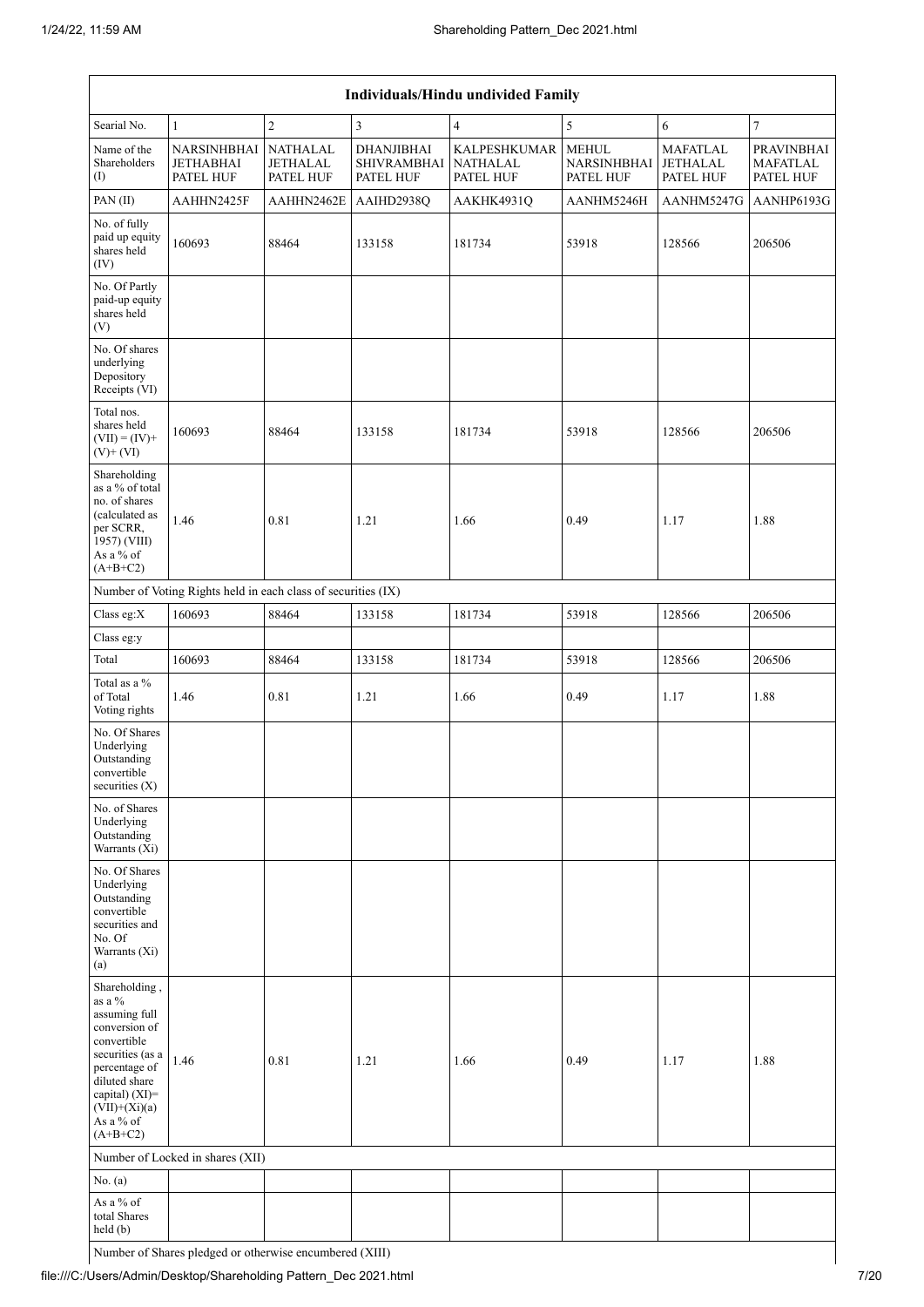| No. $(a)$                                                               |                              |                   |                |                |                |                |                   |
|-------------------------------------------------------------------------|------------------------------|-------------------|----------------|----------------|----------------|----------------|-------------------|
| As a $%$ of<br>total Shares<br>held(b)                                  |                              |                   |                |                |                |                |                   |
| Number of<br>equity shares<br>held in<br>dematerialized<br>form $(XIV)$ | 160693                       | 88464             | 133158         | 181734         | 53918          | 128566         | 206506            |
|                                                                         | Reason for not providing PAN |                   |                |                |                |                |                   |
| Reason for not<br>providing<br>PAN                                      |                              |                   |                |                |                |                |                   |
| Shareholder<br>type                                                     | Promoter Group               | Promoter<br>Group | Promoter Group | Promoter Group | Promoter Group | Promoter Group | Promoter<br>Group |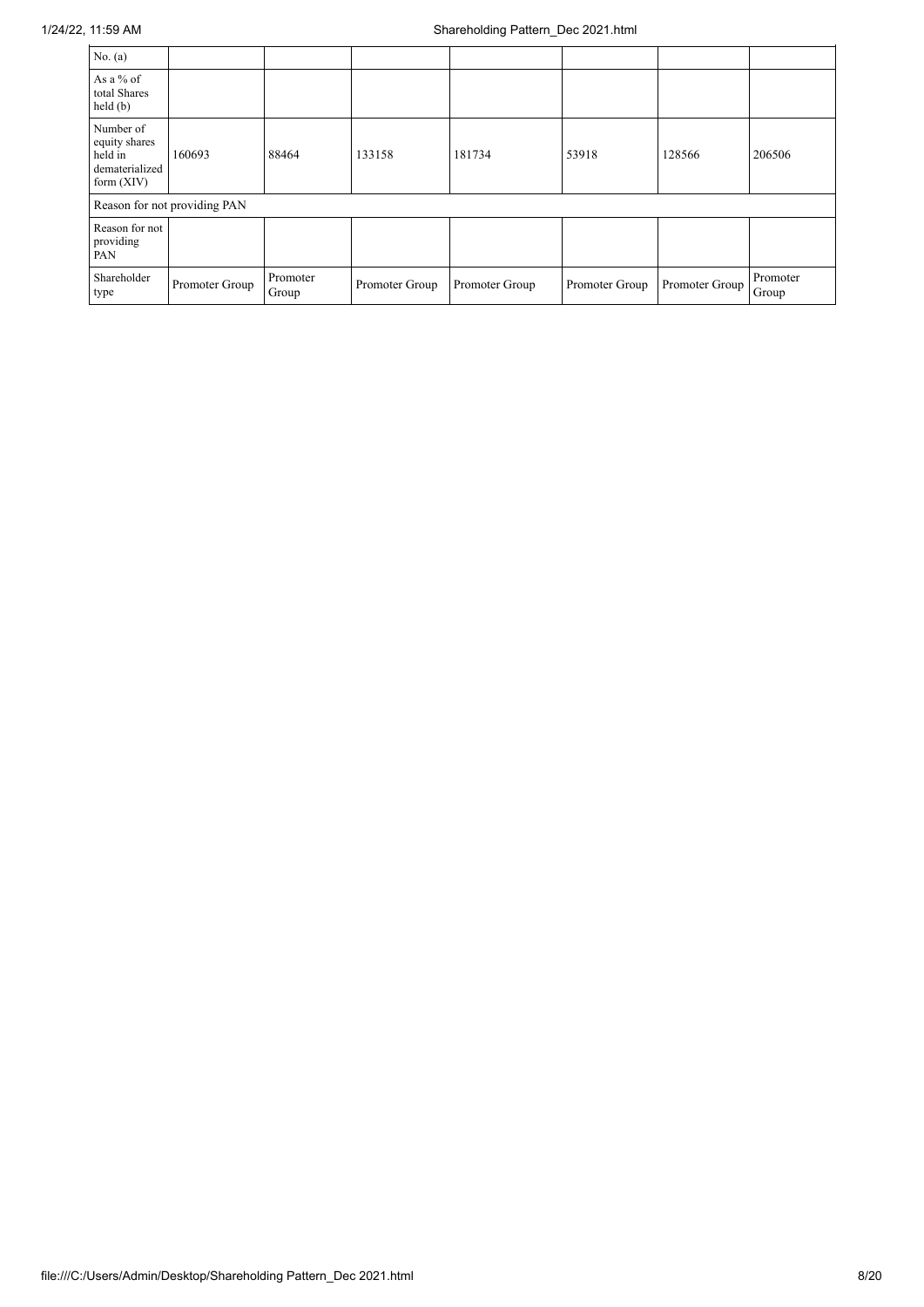| Individuals/Hindu undivided Family                                                                                                                                                          |                                                               |                                                         |                                                    |                                                     |                                      |                                   |                                                         |  |  |  |  |  |
|---------------------------------------------------------------------------------------------------------------------------------------------------------------------------------------------|---------------------------------------------------------------|---------------------------------------------------------|----------------------------------------------------|-----------------------------------------------------|--------------------------------------|-----------------------------------|---------------------------------------------------------|--|--|--|--|--|
| Searial No.                                                                                                                                                                                 | 8                                                             | 9                                                       | 10                                                 | 11                                                  | 12                                   | 13                                | 14                                                      |  |  |  |  |  |
| Name of the<br>Shareholders (I)                                                                                                                                                             | <b>PRADIPKUMAR</b><br><b>NATHALAL</b><br>PATEL HUF            | <b>REVABHAI</b><br><b>JETHABHAI</b><br><b>PATEL HUF</b> | <b>NATHALAL</b><br><b>JETHALAL</b><br><b>PATEL</b> | <b>REVABHAI</b><br><b>JETHABHAI</b><br><b>PATEL</b> | MAFATLAL<br>JETHALAL<br><b>PATEL</b> | <b>PRAVINBHAI</b><br><b>PATEL</b> | <b>SANGITABEN</b><br><b>JIGNESHBHAI</b><br><b>PATEL</b> |  |  |  |  |  |
| PAN(II)                                                                                                                                                                                     | AANHP6194B                                                    | AAQHR9486R                                              | ABYPP9531G                                         | ABYPP9844N                                          | ABZPP0223A                           | ALEPP1735C                        | ALEPP8727E                                              |  |  |  |  |  |
| No. of fully paid<br>up equity shares<br>held (IV)                                                                                                                                          | 60000                                                         | 152732                                                  | 168185                                             | 869026                                              | 805781                               | 1193795                           | 25180                                                   |  |  |  |  |  |
| No. Of Partly<br>paid-up equity<br>shares held (V)                                                                                                                                          |                                                               |                                                         |                                                    |                                                     |                                      |                                   |                                                         |  |  |  |  |  |
| No. Of shares<br>underlying<br>Depository<br>Receipts (VI)                                                                                                                                  |                                                               |                                                         |                                                    |                                                     |                                      |                                   |                                                         |  |  |  |  |  |
| Total nos. shares<br>held $(VII) =$<br>$(IV)+(V)+(VI)$                                                                                                                                      | 60000                                                         | 152732                                                  | 168185                                             | 869026                                              | 805781                               | 1193795                           | 25180                                                   |  |  |  |  |  |
| Shareholding as a<br>% of total no. of<br>shares (calculated<br>as per SCRR,<br>1957) (VIII) As a<br>% of $(A+B+C2)$                                                                        | 0.55                                                          | 1.39                                                    | 1.53                                               | 7.91                                                | 7.34                                 | 10.87                             | 0.23                                                    |  |  |  |  |  |
|                                                                                                                                                                                             | Number of Voting Rights held in each class of securities (IX) |                                                         |                                                    |                                                     |                                      |                                   |                                                         |  |  |  |  |  |
| Class eg:X                                                                                                                                                                                  | 60000                                                         | 152732                                                  | 168185                                             | 869026                                              | 805781                               | 1193795                           | 25180                                                   |  |  |  |  |  |
| Class eg:y                                                                                                                                                                                  |                                                               |                                                         |                                                    |                                                     |                                      |                                   |                                                         |  |  |  |  |  |
| Total                                                                                                                                                                                       | 60000                                                         | 152732                                                  | 168185                                             | 869026                                              | 805781                               | 1193795                           | 25180                                                   |  |  |  |  |  |
| Total as a % of<br><b>Total Voting</b><br>rights                                                                                                                                            | 0.55                                                          | 1.39                                                    | 1.53                                               | 7.91                                                | 7.34                                 | 10.87                             | 0.23                                                    |  |  |  |  |  |
| No. Of Shares<br>Underlying<br>Outstanding<br>convertible<br>securities $(X)$                                                                                                               |                                                               |                                                         |                                                    |                                                     |                                      |                                   |                                                         |  |  |  |  |  |
| No. of Shares<br>Underlying<br>Outstanding<br>Warrants (Xi)                                                                                                                                 |                                                               |                                                         |                                                    |                                                     |                                      |                                   |                                                         |  |  |  |  |  |
| No. Of Shares<br>Underlying<br>Outstanding<br>convertible<br>securities and<br>No. Of Warrants<br>$(Xi)$ $(a)$                                                                              |                                                               |                                                         |                                                    |                                                     |                                      |                                   |                                                         |  |  |  |  |  |
| Shareholding, as<br>a % assuming<br>full conversion of<br>convertible<br>securities (as a<br>percentage of<br>diluted share<br>capital) (XI)=<br>$(VII)+(Xi)(a) As$<br>a % of<br>$(A+B+C2)$ | 0.55                                                          | 1.39                                                    | 1.53                                               | 7.91                                                | 7.34                                 | 10.87                             | 0.23                                                    |  |  |  |  |  |
| Number of Locked in shares (XII)                                                                                                                                                            |                                                               |                                                         |                                                    |                                                     |                                      |                                   |                                                         |  |  |  |  |  |
| No. $(a)$                                                                                                                                                                                   |                                                               |                                                         |                                                    |                                                     |                                      |                                   |                                                         |  |  |  |  |  |
| As a % of total<br>Shares held (b)                                                                                                                                                          |                                                               |                                                         |                                                    |                                                     |                                      |                                   |                                                         |  |  |  |  |  |
|                                                                                                                                                                                             | Number of Shares pledged or otherwise encumbered (XIII)       |                                                         |                                                    |                                                     |                                      |                                   |                                                         |  |  |  |  |  |
| No. (a)                                                                                                                                                                                     |                                                               |                                                         |                                                    |                                                     |                                      |                                   |                                                         |  |  |  |  |  |
| As a % of total<br>Shares held (b)                                                                                                                                                          |                                                               |                                                         |                                                    |                                                     |                                      |                                   |                                                         |  |  |  |  |  |
| Number of equity<br>shares held in                                                                                                                                                          | 60000                                                         | 152732                                                  | 168185                                             | 869026                                              | 805781                               | 1193795                           | 25180                                                   |  |  |  |  |  |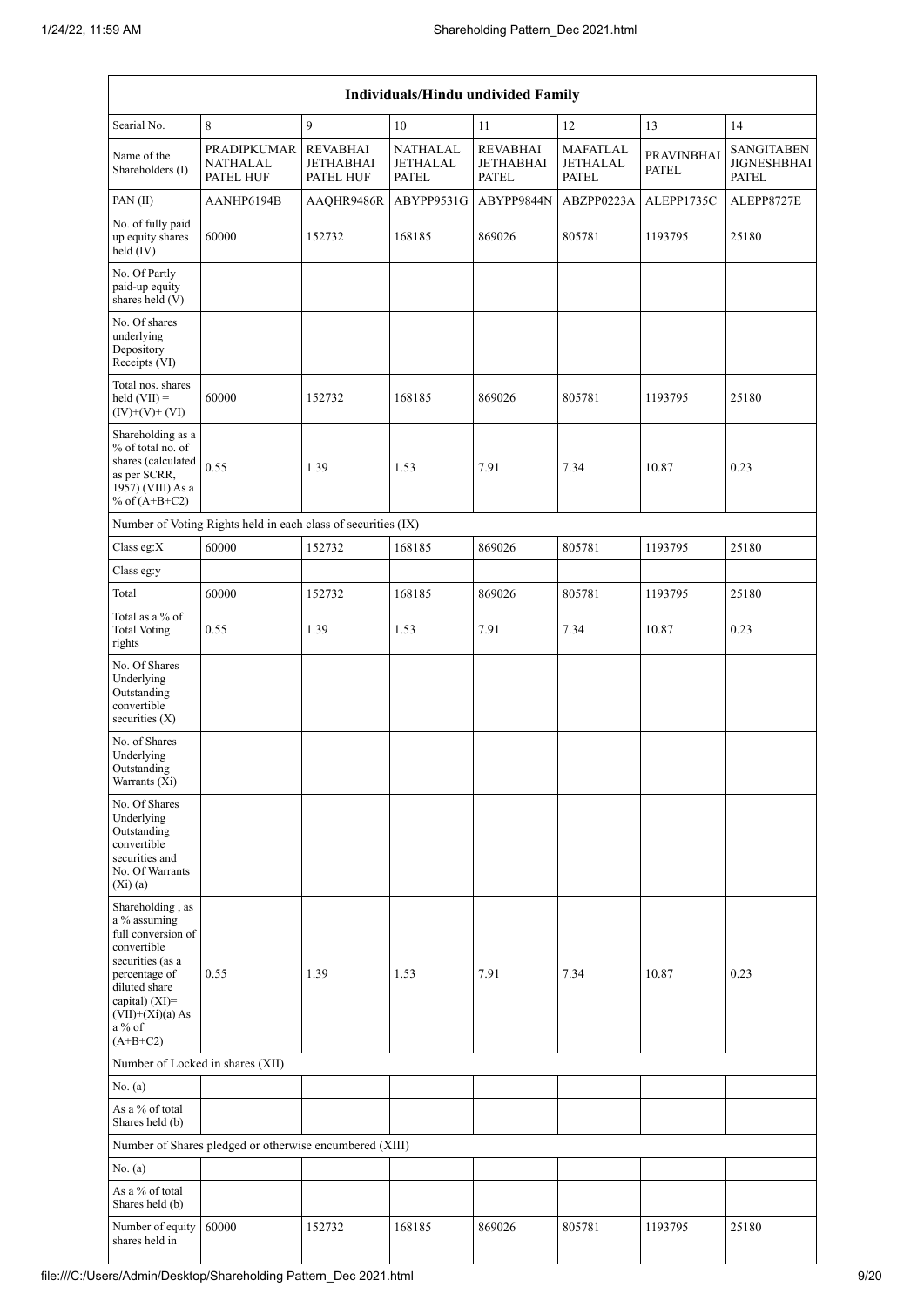## 1/24/22, 11:59 AM Shareholding Pattern\_Dec 2021.html

| dematerialized<br>form $(XIV)$  |                |                   |                   |                   |          |          |                |
|---------------------------------|----------------|-------------------|-------------------|-------------------|----------|----------|----------------|
| Reason for not providing PAN    |                |                   |                   |                   |          |          |                |
| Reason for not<br>providing PAN |                |                   |                   |                   |          |          |                |
| Shareholder type                | Promoter Group | Promoter<br>Group | Promoter<br>Group | Promoter<br>Group | Promoter | Promoter | Promoter Group |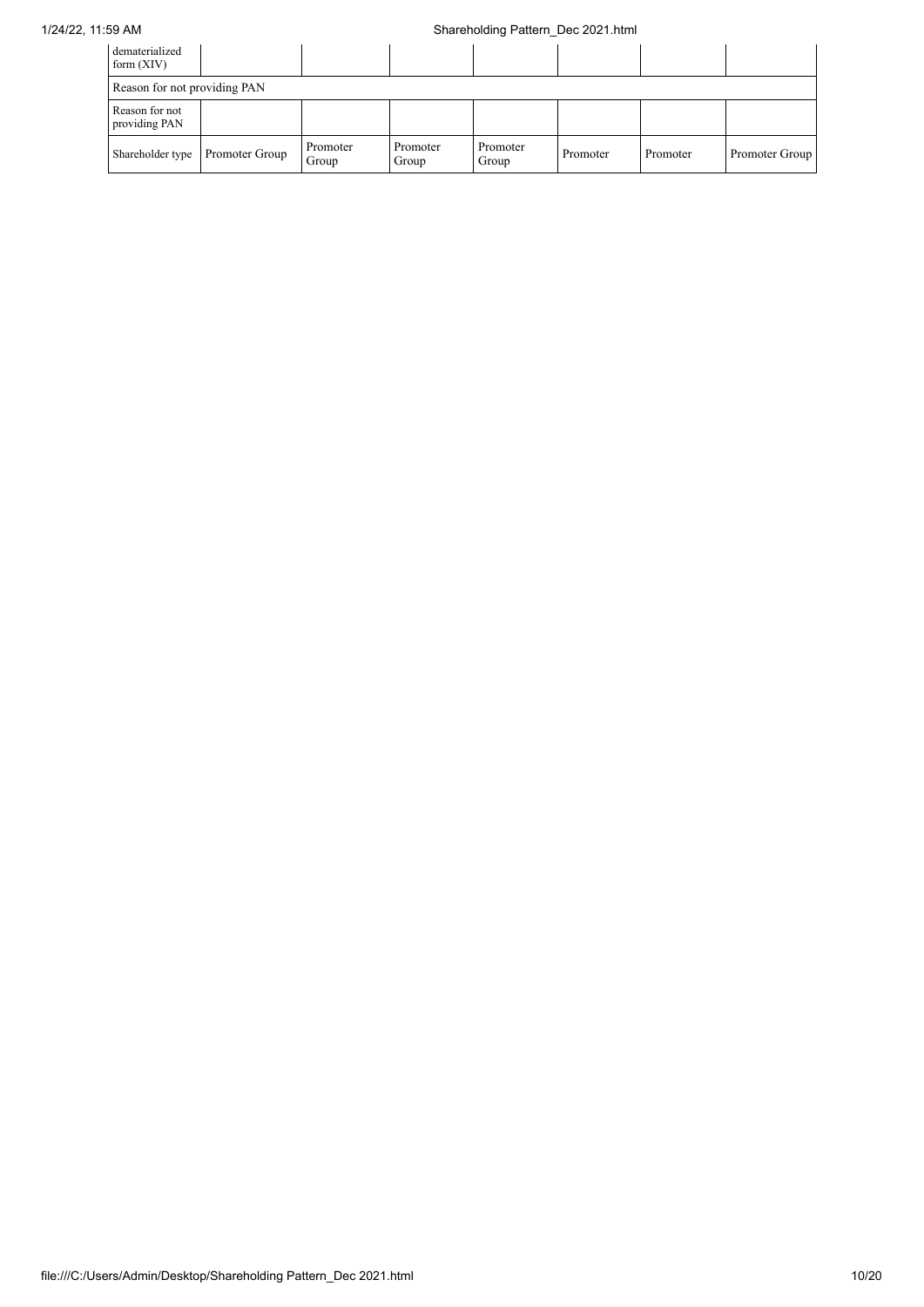| Individuals/Hindu undivided Family                                                                                                                                                                |                                                          |                                                               |                                                    |                                                         |                                      |                                                    |                                                           |  |  |  |  |  |
|---------------------------------------------------------------------------------------------------------------------------------------------------------------------------------------------------|----------------------------------------------------------|---------------------------------------------------------------|----------------------------------------------------|---------------------------------------------------------|--------------------------------------|----------------------------------------------------|-----------------------------------------------------------|--|--|--|--|--|
| Searial No.                                                                                                                                                                                       | 15                                                       | 16                                                            | 17                                                 | 18                                                      | 19                                   | $20\,$                                             | 21                                                        |  |  |  |  |  |
| Name of the<br>Shareholders<br>(I)                                                                                                                                                                | <b>DHANAJIBHAI</b><br><b>SHIVRAMBHAI</b><br><b>PATEL</b> | <b>KALPESHKUMAR</b><br><b>NATHALAL</b><br>PATEL               | <b>MEHUL</b><br><b>NARSINHBHAI</b><br><b>PATEL</b> | NARSINHBHAI   PATEL<br><b>JETHABHAI</b><br><b>PATEL</b> | <b>SHANTBAHEN</b><br><b>MAFATLAL</b> | <b>LAXMIBEN</b><br><b>REVABHAI</b><br><b>PATEL</b> | <b>CHANDRIKABEN</b><br><b>NARSINHBHAI</b><br><b>PATEL</b> |  |  |  |  |  |
| PAN(II)                                                                                                                                                                                           | AMSPP1663N                                               | ASLPP0443K                                                    | ASLPP0482G                                         | ASLPP0625K                                              | ATTPP7767M                           | ATTPP8113H                                         | ATTPP8115B                                                |  |  |  |  |  |
| No. of fully<br>paid up equity<br>shares held<br>(IV)                                                                                                                                             | 810864                                                   | 980774                                                        | 74882                                              | 804784                                                  | 111102                               | 55106                                              | 12008                                                     |  |  |  |  |  |
| No. Of Partly<br>paid-up equity<br>shares held<br>(V)                                                                                                                                             |                                                          |                                                               |                                                    |                                                         |                                      |                                                    |                                                           |  |  |  |  |  |
| No. Of shares<br>underlying<br>Depository<br>Receipts (VI)                                                                                                                                        |                                                          |                                                               |                                                    |                                                         |                                      |                                                    |                                                           |  |  |  |  |  |
| Total nos.<br>shares held<br>$(VII) = (IV) +$<br>$(V)$ + $(VI)$                                                                                                                                   | 810864                                                   | 980774                                                        | 74882                                              | 804784                                                  | 111102                               | 55106                                              | 12008                                                     |  |  |  |  |  |
| Shareholding<br>as a % of total<br>no. of shares<br>(calculated as<br>per SCRR,<br>1957) (VIII)<br>As a % of<br>$(A+B+C2)$                                                                        | 7.38                                                     | 8.93                                                          | 0.68                                               | 7.33                                                    | 1.01                                 | 0.5                                                | 0.11                                                      |  |  |  |  |  |
|                                                                                                                                                                                                   |                                                          | Number of Voting Rights held in each class of securities (IX) |                                                    |                                                         |                                      |                                                    |                                                           |  |  |  |  |  |
| Class eg:X                                                                                                                                                                                        | 810864                                                   | 980774                                                        | 74882                                              | 804784                                                  | 111102                               | 55106                                              | 12008                                                     |  |  |  |  |  |
| Class eg:y                                                                                                                                                                                        |                                                          |                                                               |                                                    |                                                         |                                      |                                                    |                                                           |  |  |  |  |  |
| Total                                                                                                                                                                                             | 810864                                                   | 980774                                                        | 74882                                              | 804784                                                  | 111102                               | 55106                                              | 12008                                                     |  |  |  |  |  |
| Total as a $\%$<br>of Total<br>Voting rights                                                                                                                                                      | 7.38                                                     | 8.93                                                          | 0.68                                               | 7.33                                                    | 1.01                                 | 0.5                                                | 0.11                                                      |  |  |  |  |  |
| No. Of Shares<br>Underlying<br>Outstanding<br>convertible<br>securities (X)                                                                                                                       |                                                          |                                                               |                                                    |                                                         |                                      |                                                    |                                                           |  |  |  |  |  |
| No. of Shares<br>Underlying<br>Outstanding<br>Warrants (Xi)                                                                                                                                       |                                                          |                                                               |                                                    |                                                         |                                      |                                                    |                                                           |  |  |  |  |  |
| No. Of Shares<br>Underlying<br>Outstanding<br>convertible<br>securities and<br>No. Of<br>Warrants (Xi)<br>(a)                                                                                     |                                                          |                                                               |                                                    |                                                         |                                      |                                                    |                                                           |  |  |  |  |  |
| Shareholding,<br>as a $\%$<br>assuming full<br>conversion of<br>convertible<br>securities (as a<br>percentage of<br>diluted share<br>capital) (XI)=<br>$(VII)+(Xi)(a)$<br>As a % of<br>$(A+B+C2)$ | 7.38                                                     | 8.93                                                          | 0.68                                               | 7.33                                                    | 1.01                                 | 0.5                                                | 0.11                                                      |  |  |  |  |  |
|                                                                                                                                                                                                   | Number of Locked in shares (XII)                         |                                                               |                                                    |                                                         |                                      |                                                    |                                                           |  |  |  |  |  |
| No. (a)                                                                                                                                                                                           |                                                          |                                                               |                                                    |                                                         |                                      |                                                    |                                                           |  |  |  |  |  |
| As a % of<br>total Shares<br>held (b)                                                                                                                                                             |                                                          |                                                               |                                                    |                                                         |                                      |                                                    |                                                           |  |  |  |  |  |

Number of Shares pledged or otherwise encumbered (XIII)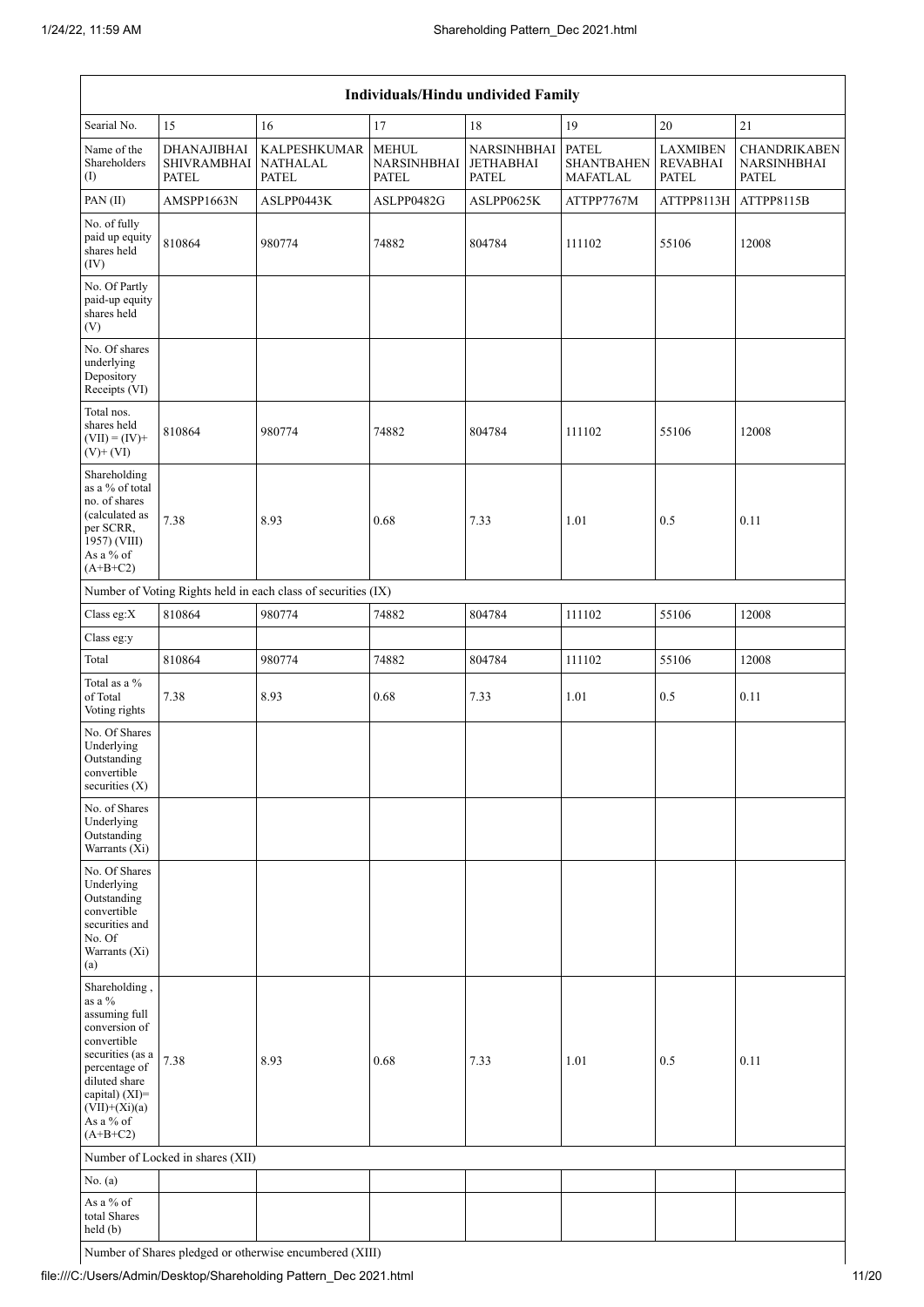| No. (a)                                                                 |                              |                |                |                |                |                   |                |
|-------------------------------------------------------------------------|------------------------------|----------------|----------------|----------------|----------------|-------------------|----------------|
| As a % of<br>total Shares<br>held(b)                                    |                              |                |                |                |                |                   |                |
| Number of<br>equity shares<br>held in<br>dematerialized<br>form $(XIV)$ | 810864                       | 980774         | 74882          | 804784         | 111102         | 55106             | 12008          |
|                                                                         | Reason for not providing PAN |                |                |                |                |                   |                |
| Reason for not<br>providing<br>PAN                                      |                              |                |                |                |                |                   |                |
| Shareholder<br>type                                                     | Promoter                     | Promoter Group | Promoter Group | Promoter Group | Promoter Group | Promoter<br>Group | Promoter Group |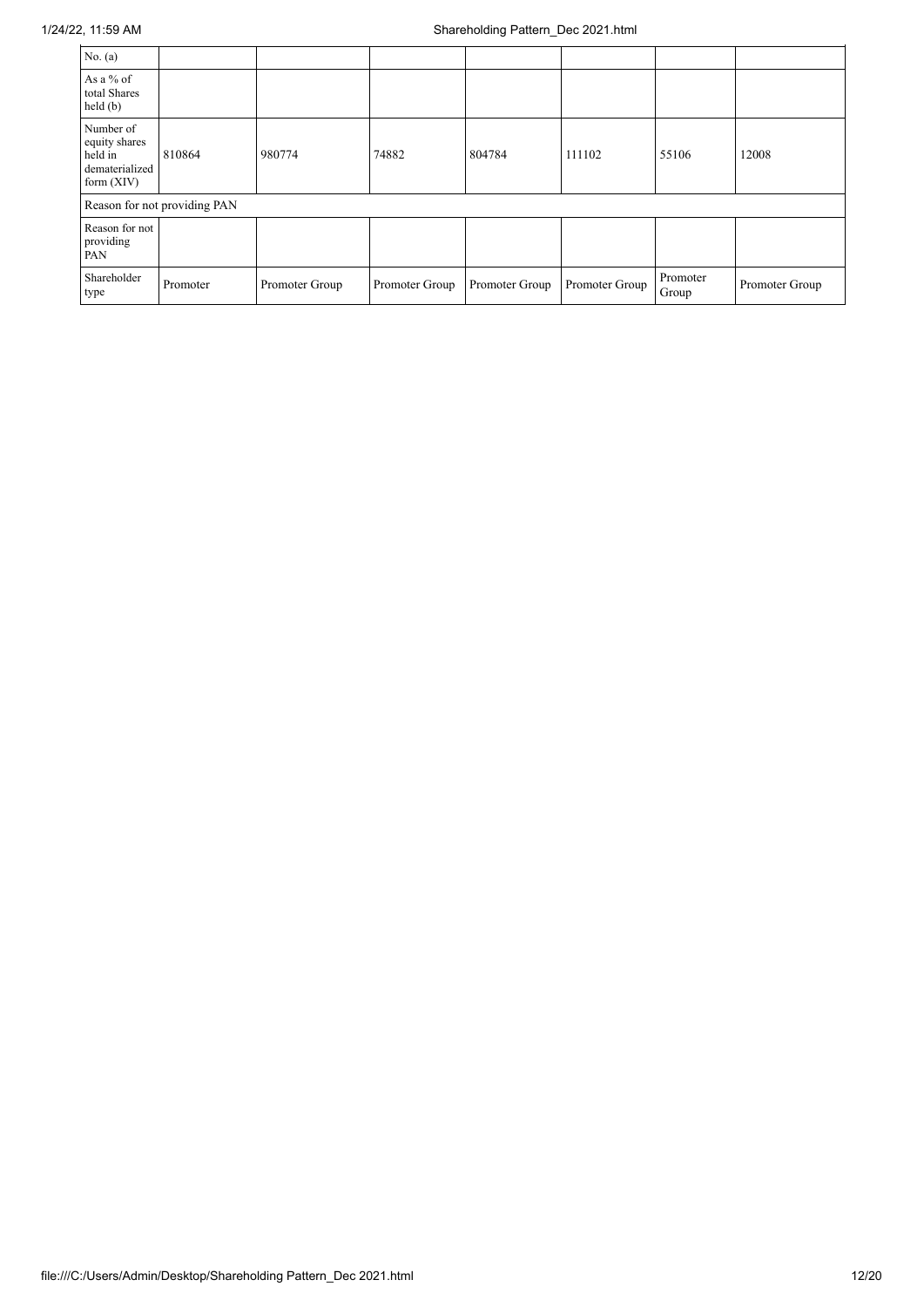| Individuals/Hindu undivided Family                                                                                                                                                                |                                                    |                                                               |                                                |                                                     |                                               |                                                   |                                                         |
|---------------------------------------------------------------------------------------------------------------------------------------------------------------------------------------------------|----------------------------------------------------|---------------------------------------------------------------|------------------------------------------------|-----------------------------------------------------|-----------------------------------------------|---------------------------------------------------|---------------------------------------------------------|
| Searial No.                                                                                                                                                                                       | 22                                                 | 23                                                            | 24                                             | 25                                                  | $26\,$                                        | 27                                                | 28                                                      |
| Name of the<br>Shareholders<br>(1)                                                                                                                                                                | <b>BABIBEN</b><br><b>NATHABHAI</b><br><b>PATEL</b> | <b>CHHAYABEN</b><br><b>PRAVINKUMAR</b><br><b>PATEL</b>        | PRADIPKUMAR<br><b>NATHALAL</b><br><b>PATEL</b> | <b>INDUBEN</b><br><b>DHANJIBHAI</b><br><b>PATEL</b> | <b>URMIBEN</b><br>PRADIPKUMAR<br><b>PATEL</b> | <b>BHARGAV</b><br><b>REVABHAI</b><br><b>PATEL</b> | <b>TRUPTIBEN</b><br><b>KALPESHKUMAR</b><br><b>PATEL</b> |
| PAN (II)                                                                                                                                                                                          | AUBPP3046L                                         | AVEPP6203F                                                    | BEIPP4646A                                     | BIXPP1439E                                          | BJBPP0650G                                    | CBRPP2224D                                        | CJZPP2957B                                              |
| No. of fully<br>paid up equity<br>shares held<br>(IV)                                                                                                                                             | 9432                                               | 98524                                                         | 767554                                         | 73364                                               | 13000                                         | 138369                                            | 40529                                                   |
| No. Of Partly<br>paid-up equity<br>shares held<br>(V)                                                                                                                                             |                                                    |                                                               |                                                |                                                     |                                               |                                                   |                                                         |
| No. Of shares<br>underlying<br>Depository<br>Receipts (VI)                                                                                                                                        |                                                    |                                                               |                                                |                                                     |                                               |                                                   |                                                         |
| Total nos.<br>shares held<br>$(VII) = (IV) +$<br>$(V)$ + $(VI)$                                                                                                                                   | 9432                                               | 98524                                                         | 767554                                         | 73364                                               | 13000                                         | 138369                                            | 40529                                                   |
| Shareholding<br>as a % of total<br>no. of shares<br>(calculated as<br>per SCRR,<br>1957) (VIII)<br>As a % of<br>$(A+B+C2)$                                                                        | 0.09                                               | 0.9                                                           | 6.99                                           | 0.67                                                | 0.12                                          | 1.26                                              | 0.37                                                    |
|                                                                                                                                                                                                   |                                                    | Number of Voting Rights held in each class of securities (IX) |                                                |                                                     |                                               |                                                   |                                                         |
| Class eg:X                                                                                                                                                                                        | 9432                                               | 98524                                                         | 767554                                         | 73364                                               | 13000                                         | 138369                                            | 40529                                                   |
| Class eg:y                                                                                                                                                                                        |                                                    |                                                               |                                                |                                                     |                                               |                                                   |                                                         |
| Total                                                                                                                                                                                             | 9432                                               | 98524                                                         | 767554                                         | 73364                                               | 13000                                         | 138369                                            | 40529                                                   |
| Total as a %<br>of Total<br>Voting rights                                                                                                                                                         | 0.09                                               | 0.9                                                           | 6.99                                           | 0.67                                                | 0.12                                          | 1.26                                              | 0.37                                                    |
| No. Of Shares<br>Underlying<br>Outstanding<br>convertible<br>securities $(X)$                                                                                                                     |                                                    |                                                               |                                                |                                                     |                                               |                                                   |                                                         |
| No. of Shares<br>Underlying<br>Outstanding<br>Warrants (Xi)                                                                                                                                       |                                                    |                                                               |                                                |                                                     |                                               |                                                   |                                                         |
| No. Of Shares<br>Underlying<br>Outstanding<br>convertible<br>securities and<br>No. Of<br>Warrants (Xi)<br>(a)                                                                                     |                                                    |                                                               |                                                |                                                     |                                               |                                                   |                                                         |
| Shareholding,<br>as a $\%$<br>assuming full<br>conversion of<br>convertible<br>securities (as a<br>percentage of<br>diluted share<br>capital) (XI)=<br>$(VII)+(Xi)(a)$<br>As a % of<br>$(A+B+C2)$ | 0.09                                               | 0.9                                                           | 6.99                                           | 0.67                                                | 0.12                                          | 1.26                                              | 0.37                                                    |
|                                                                                                                                                                                                   | Number of Locked in shares (XII)                   |                                                               |                                                |                                                     |                                               |                                                   |                                                         |
| No. (a)                                                                                                                                                                                           |                                                    |                                                               |                                                |                                                     |                                               |                                                   |                                                         |
| As a % of<br>total Shares<br>held (b)                                                                                                                                                             |                                                    |                                                               |                                                |                                                     |                                               |                                                   |                                                         |

Number of Shares pledged or otherwise encumbered (XIII)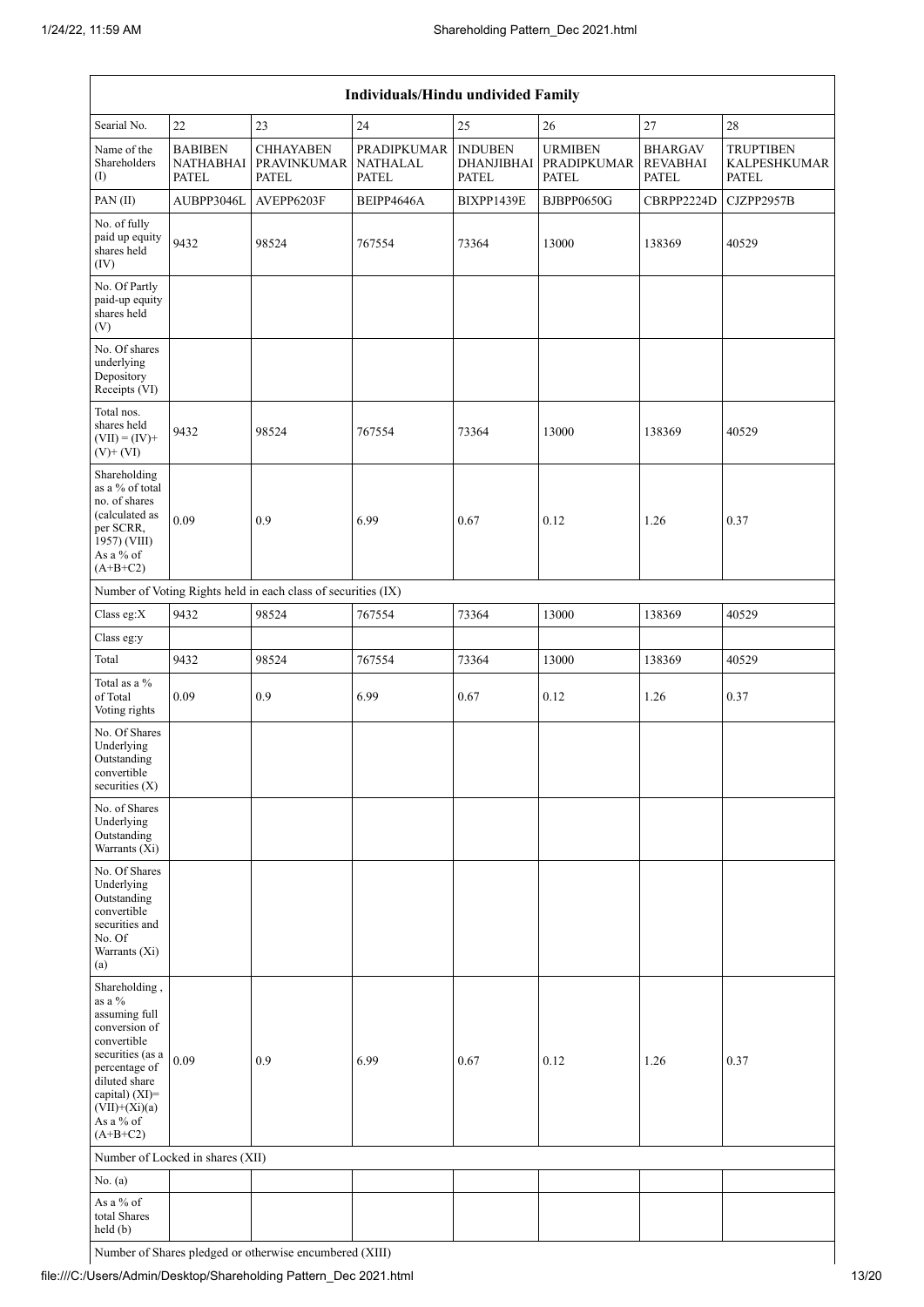| No. $(a)$                                                               |                   |                |                |                   |                |                   |                |
|-------------------------------------------------------------------------|-------------------|----------------|----------------|-------------------|----------------|-------------------|----------------|
| As a % of<br>total Shares<br>held(b)                                    |                   |                |                |                   |                |                   |                |
| Number of<br>equity shares<br>held in<br>dematerialized<br>form $(XIV)$ | 9432              | 98524          | 767554         | 73364             | 13000          | 138369            | 40529          |
| Reason for not providing PAN                                            |                   |                |                |                   |                |                   |                |
| Reason for not<br>providing<br>PAN                                      |                   |                |                |                   |                |                   |                |
| Shareholder<br>type                                                     | Promoter<br>Group | Promoter Group | Promoter Group | Promoter<br>Group | Promoter Group | Promoter<br>Group | Promoter Group |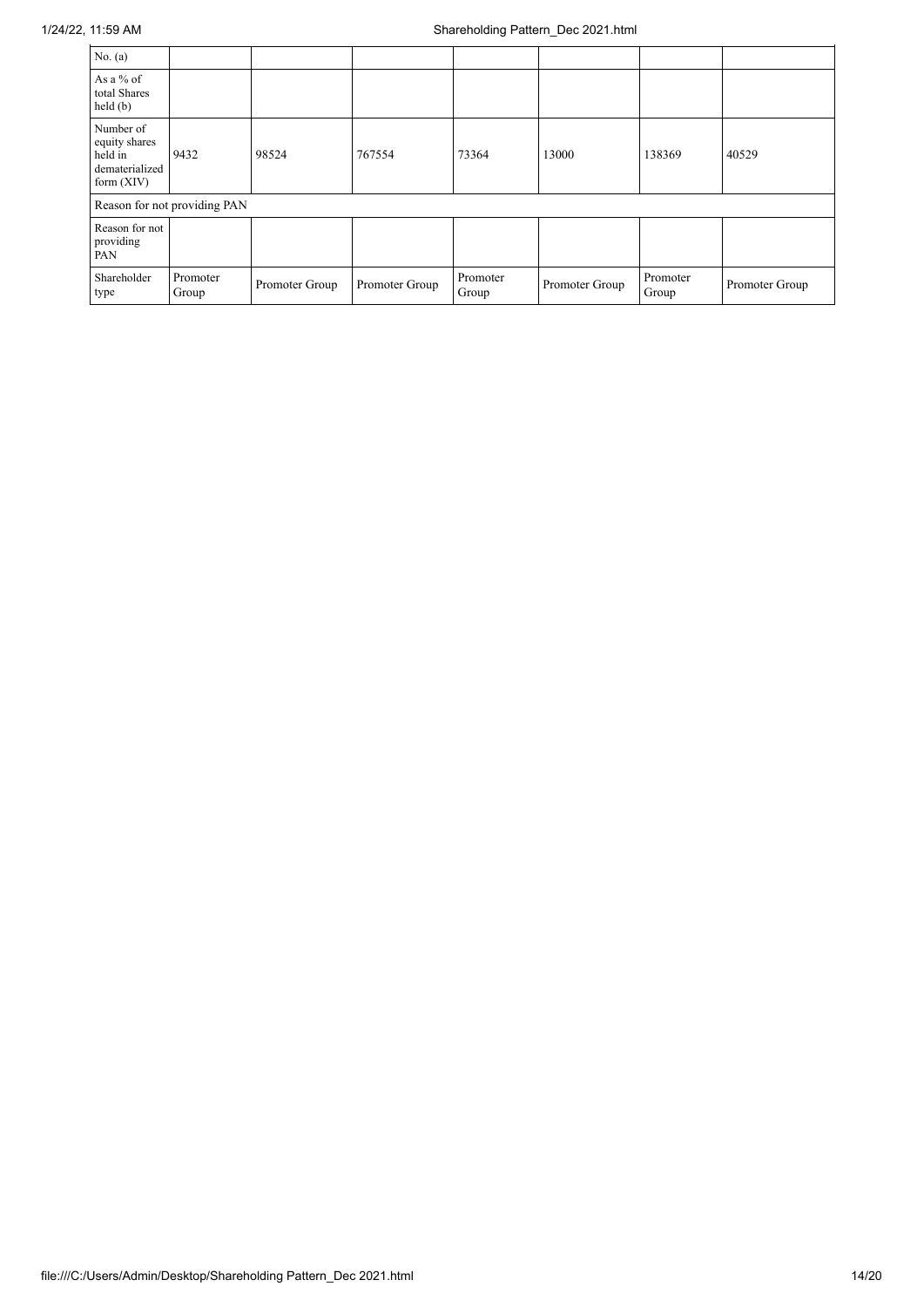| Individuals/Hindu undivided Family                                                                                                                                                       |                                                               |  |  |  |
|------------------------------------------------------------------------------------------------------------------------------------------------------------------------------------------|---------------------------------------------------------------|--|--|--|
| Searial No.                                                                                                                                                                              |                                                               |  |  |  |
| Name of the<br>Shareholders (I)                                                                                                                                                          | Click here to go back                                         |  |  |  |
| PAN (II)                                                                                                                                                                                 | Total                                                         |  |  |  |
| No. of fully paid<br>up equity shares<br>held (IV)                                                                                                                                       | 8218030                                                       |  |  |  |
| No. Of Partly paid-<br>up equity shares<br>held(V)                                                                                                                                       |                                                               |  |  |  |
| No. Of shares<br>underlying<br>Depository<br>Receipts (VI)                                                                                                                               |                                                               |  |  |  |
| Total nos. shares<br>held $(VII) = (IV) +$<br>$(V)$ + $(VI)$                                                                                                                             | 8218030                                                       |  |  |  |
| Shareholding as a<br>% of total no. of<br>shares (calculated<br>as per SCRR,<br>1957) (VIII) As a<br>% of $(A+B+C2)$                                                                     | 74.84                                                         |  |  |  |
|                                                                                                                                                                                          | Number of Voting Rights held in each class of securities (IX) |  |  |  |
| Class eg:X                                                                                                                                                                               | 8218030                                                       |  |  |  |
| Class eg:y                                                                                                                                                                               |                                                               |  |  |  |
| Total                                                                                                                                                                                    | 8218030                                                       |  |  |  |
| Total as a % of<br><b>Total Voting rights</b>                                                                                                                                            | 74.84                                                         |  |  |  |
| No. Of Shares<br>Underlying<br>Outstanding<br>convertible<br>securities (X)                                                                                                              |                                                               |  |  |  |
| No. of Shares<br>Underlying<br>Outstanding<br>Warrants (Xi)                                                                                                                              |                                                               |  |  |  |
| No. Of Shares<br>Underlying<br>Outstanding<br>convertible<br>securities and No.<br>Of Warrants (Xi)<br>(a)                                                                               |                                                               |  |  |  |
| Shareholding, as a<br>% assuming full<br>conversion of<br>convertible<br>securities (as a<br>percentage of<br>diluted share<br>capital) (XI)=<br>$(VII)+(Xi)(a)$ As a<br>% of $(A+B+C2)$ | 74.84                                                         |  |  |  |
| Number of Locked in shares (XII)                                                                                                                                                         |                                                               |  |  |  |
| No. (a)                                                                                                                                                                                  |                                                               |  |  |  |
| As a % of total<br>Shares held (b)                                                                                                                                                       |                                                               |  |  |  |
| Number of Shares pledged or otherwise encumbered (XIII)                                                                                                                                  |                                                               |  |  |  |
| No. (a)                                                                                                                                                                                  |                                                               |  |  |  |
| As a % of total<br>Shares held (b)                                                                                                                                                       |                                                               |  |  |  |
| Number of equity<br>shares held in<br>dematerialized<br>form (XIV)                                                                                                                       | 8218030                                                       |  |  |  |
| Reason for not providing PAN                                                                                                                                                             |                                                               |  |  |  |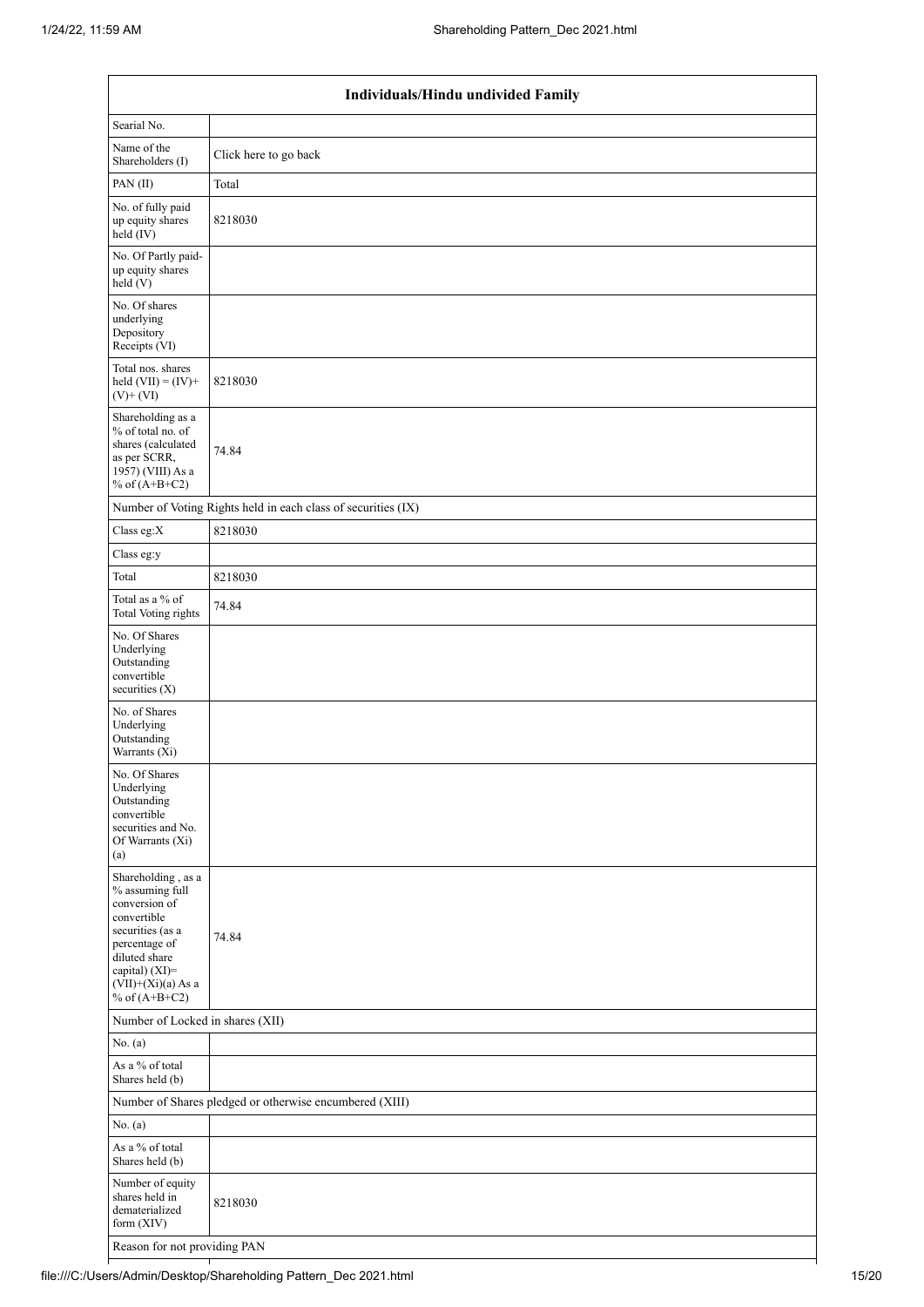| Reason for not<br>providing PAN |  |
|---------------------------------|--|
| Shareholder type                |  |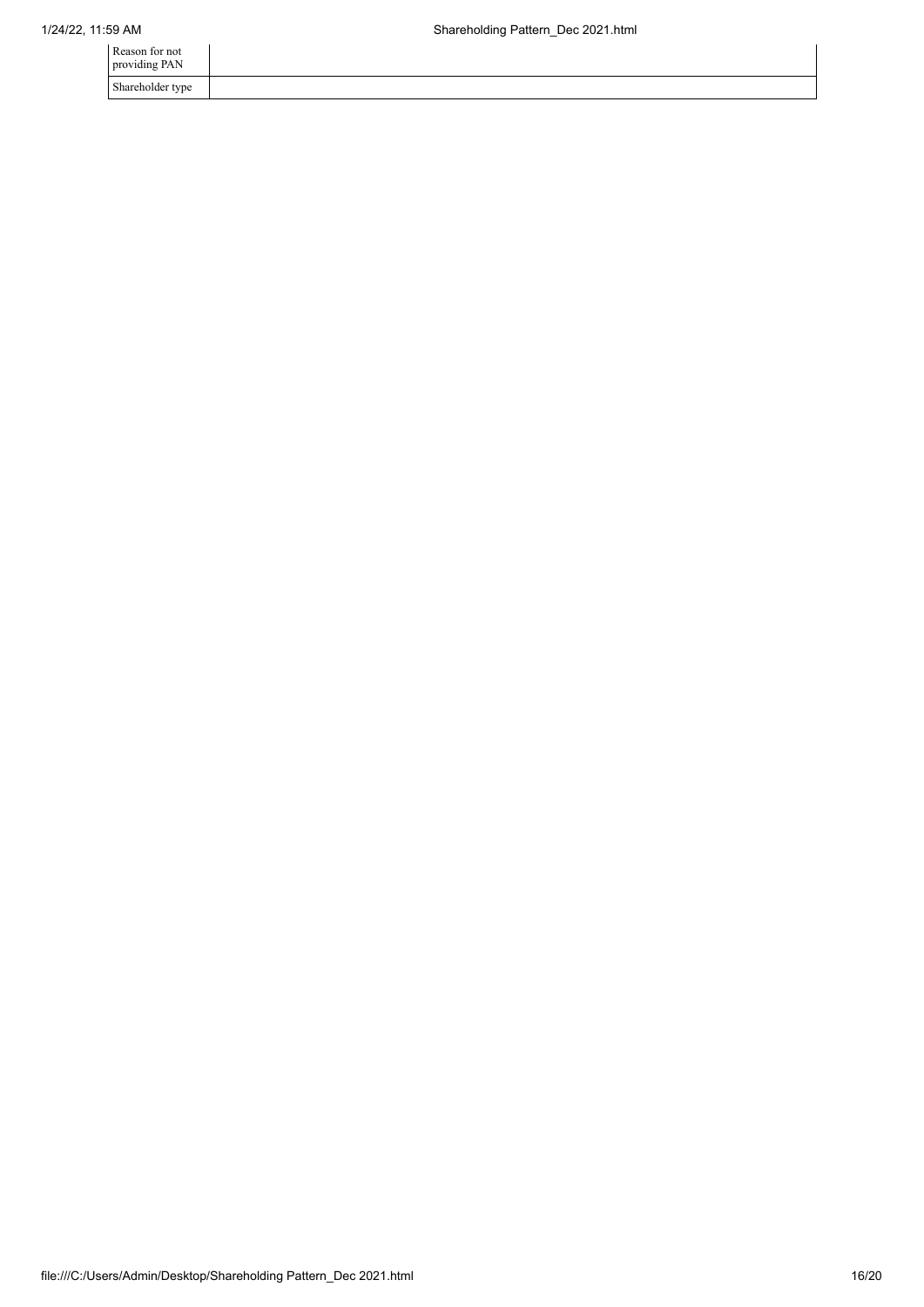| Individuals - ii. Individual shareholders holding nominal share capital in excess of Rs. 2 lakhs.                                                                                    |                                                               |                                            |                                                   |                                                  |                                               |                             |  |
|--------------------------------------------------------------------------------------------------------------------------------------------------------------------------------------|---------------------------------------------------------------|--------------------------------------------|---------------------------------------------------|--------------------------------------------------|-----------------------------------------------|-----------------------------|--|
| Searial No.                                                                                                                                                                          | $\mathbf{1}$                                                  | $\overline{c}$                             | $\mathfrak{Z}$                                    | $\overline{4}$                                   | $\sqrt{5}$                                    |                             |  |
| Name of the<br>Shareholders (I)                                                                                                                                                      | <b>RAJESHBHAI</b><br><b>HIRABHAI</b><br>PATEL HUF             | <b>SURESHBHAI</b><br>HIRABHAI PATEL<br>HUF | <b>VINODSING</b><br>NARYAANSING<br><b>RATHORE</b> | <b>BOSHOBY</b><br><b>UTKARSH</b><br><b>PATEL</b> | PRIYAL<br><b>BHADRESHKUMAR</b><br><b>SHAH</b> | Click<br>here to<br>go back |  |
| PAN(II)                                                                                                                                                                              | AAQHR9484P                                                    | AAZHS1763F                                 | ADLPR3200R                                        | AHPPP6365F                                       | DLHPS8026M                                    | Total                       |  |
| No. of fully paid<br>up equity shares<br>held (IV)                                                                                                                                   | 149604                                                        | 158631                                     | 135500                                            | 579600                                           | 316156                                        | 1339491                     |  |
| No. Of Partly paid-<br>up equity shares<br>held(V)                                                                                                                                   |                                                               |                                            |                                                   |                                                  |                                               |                             |  |
| No. Of shares<br>underlying<br>Depository<br>Receipts (VI)                                                                                                                           |                                                               |                                            |                                                   |                                                  |                                               |                             |  |
| Total nos. shares<br>held $(VII) = (IV) +$<br>$(V)$ + $(VI)$                                                                                                                         | 149604                                                        | 158631                                     | 135500                                            | 579600                                           | 316156                                        | 1339491                     |  |
| Shareholding as a<br>% of total no. of<br>shares (calculated<br>as per SCRR,<br>1957) (VIII) As a<br>% of $(A+B+C2)$                                                                 | 1.36                                                          | 1.44                                       | 1.23                                              | 5.28                                             | 2.88                                          | 12.2                        |  |
|                                                                                                                                                                                      | Number of Voting Rights held in each class of securities (IX) |                                            |                                                   |                                                  |                                               |                             |  |
| Class eg: X                                                                                                                                                                          | 149604                                                        | 158631                                     | 135500                                            | 579600                                           | 316156                                        | 1339491                     |  |
| Class eg:y                                                                                                                                                                           |                                                               |                                            |                                                   |                                                  |                                               |                             |  |
| Total                                                                                                                                                                                | 149604                                                        | 158631                                     | 135500                                            | 579600                                           | 316156                                        | 1339491                     |  |
| Total as a % of<br><b>Total Voting rights</b>                                                                                                                                        | 1.36                                                          | 1.44                                       | 1.23                                              | 5.28                                             | 2.88                                          | 12.2                        |  |
| No. Of Shares<br>Underlying<br>Outstanding<br>convertible<br>securities (X)                                                                                                          |                                                               |                                            |                                                   |                                                  |                                               |                             |  |
| No. of Shares<br>Underlying<br>Outstanding<br>Warrants (Xi)                                                                                                                          |                                                               |                                            |                                                   |                                                  |                                               |                             |  |
| No. Of Shares<br>Underlying<br>Outstanding<br>convertible<br>securities and No.<br>Of Warrants (Xi)<br>(a)                                                                           |                                                               |                                            |                                                   |                                                  |                                               |                             |  |
| Shareholding, as a<br>% assuming full<br>conversion of<br>convertible<br>securities (as a<br>percentage of<br>diluted share<br>capital) (XI)=<br>$(VII)+(X)$ As a %<br>of $(A+B+C2)$ | 1.36                                                          | 1.44                                       | 1.23                                              | 5.28                                             | 2.88                                          | 12.2                        |  |
| Number of Locked in shares (XII)                                                                                                                                                     |                                                               |                                            |                                                   |                                                  |                                               |                             |  |
| No. (a)                                                                                                                                                                              |                                                               |                                            |                                                   |                                                  |                                               |                             |  |
| As a % of total<br>Shares held (b)                                                                                                                                                   |                                                               |                                            |                                                   |                                                  |                                               |                             |  |
| Number of equity<br>shares held in<br>dematerialized<br>form (XIV)                                                                                                                   | 149604                                                        | 158631                                     | 135500                                            | 579600                                           | 316156                                        | 1339491                     |  |
| Reason for not providing PAN                                                                                                                                                         |                                                               |                                            |                                                   |                                                  |                                               |                             |  |
| Reason for not<br>providing PAN                                                                                                                                                      |                                                               |                                            |                                                   |                                                  |                                               |                             |  |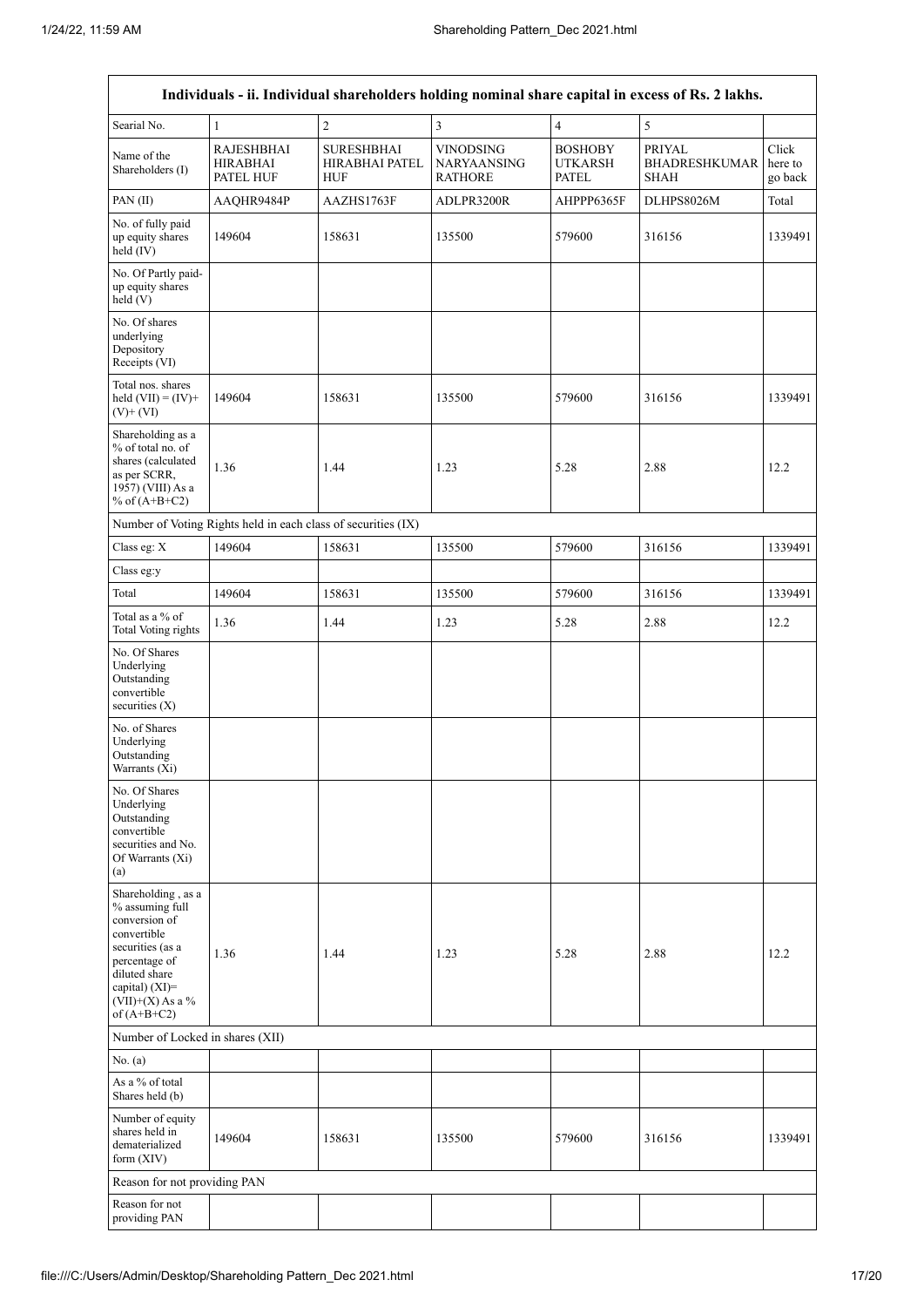| Any Other (specify)                                                                                                                                                                  |                                                               |                         |                         |                       |  |  |
|--------------------------------------------------------------------------------------------------------------------------------------------------------------------------------------|---------------------------------------------------------------|-------------------------|-------------------------|-----------------------|--|--|
| Searial No.                                                                                                                                                                          | $\mathbf{1}$                                                  | $\overline{c}$          | 3                       |                       |  |  |
| Category                                                                                                                                                                             | Non-Resident Indian (NRI)                                     | <b>Clearing Members</b> | <b>Bodies Corporate</b> |                       |  |  |
| Category / More<br>than 1 percentage                                                                                                                                                 | Category                                                      | Category                | Category                |                       |  |  |
| Name of the<br>Shareholders (I)                                                                                                                                                      |                                                               |                         |                         | Click here to go back |  |  |
| PAN(II)                                                                                                                                                                              |                                                               |                         |                         | Total                 |  |  |
| No. of the<br>Shareholders (I)                                                                                                                                                       | 10                                                            | 12                      | 6                       | 28                    |  |  |
| No. of fully paid<br>up equity shares<br>held (IV)                                                                                                                                   | 57795                                                         | 1336                    | 8507                    | 67638                 |  |  |
| No. Of Partly paid-<br>up equity shares<br>held (V)                                                                                                                                  |                                                               |                         |                         |                       |  |  |
| No. Of shares<br>underlying<br>Depository<br>Receipts (VI)                                                                                                                           |                                                               |                         |                         |                       |  |  |
| Total nos. shares<br>held $(VII) = (IV) +$<br>$(V)$ + $(VI)$                                                                                                                         | 57795                                                         | 1336                    | 8507                    | 67638                 |  |  |
| Shareholding as a<br>% of total no. of<br>shares (calculated<br>as per SCRR,<br>1957) (VIII) As a<br>% of $(A+B+C2)$                                                                 | 0.53                                                          | 0.01                    | 0.08                    | 0.62                  |  |  |
|                                                                                                                                                                                      | Number of Voting Rights held in each class of securities (IX) |                         |                         |                       |  |  |
| Class eg: X                                                                                                                                                                          | 57795                                                         | 1336                    | 8507                    | 67638                 |  |  |
| Class eg:y                                                                                                                                                                           |                                                               |                         |                         |                       |  |  |
| Total                                                                                                                                                                                | 57795                                                         | 1336                    | 8507                    | 67638                 |  |  |
| Total as a % of<br><b>Total Voting rights</b>                                                                                                                                        | 0.53                                                          | 0.01                    | $0.08\,$                | 0.62                  |  |  |
| No. Of Shares<br>Underlying<br>Outstanding<br>convertible<br>securities $(X)$                                                                                                        |                                                               |                         |                         |                       |  |  |
| No. of Shares<br>Underlying<br>Outstanding<br>Warrants (Xi)                                                                                                                          |                                                               |                         |                         |                       |  |  |
| No. Of Shares<br>Underlying<br>Outstanding<br>convertible<br>securities and No.<br>Of Warrants (Xi)<br>(a)                                                                           |                                                               |                         |                         |                       |  |  |
| Shareholding, as a<br>% assuming full<br>conversion of<br>convertible<br>securities (as a<br>percentage of<br>diluted share<br>capital) (XI)=<br>$(VII)+(X)$ As a %<br>of $(A+B+C2)$ | 0.53                                                          | 0.01                    | 0.08                    | 0.62                  |  |  |
| Number of Locked in shares (XII)                                                                                                                                                     |                                                               |                         |                         |                       |  |  |
| No. (a)                                                                                                                                                                              |                                                               |                         |                         |                       |  |  |
| As a % of total<br>Shares held (b)                                                                                                                                                   |                                                               |                         |                         |                       |  |  |
| Number of equity<br>shares held in<br>dematerialized<br>form (XIV)                                                                                                                   | 57795                                                         | 1336                    | 8507                    | 67638                 |  |  |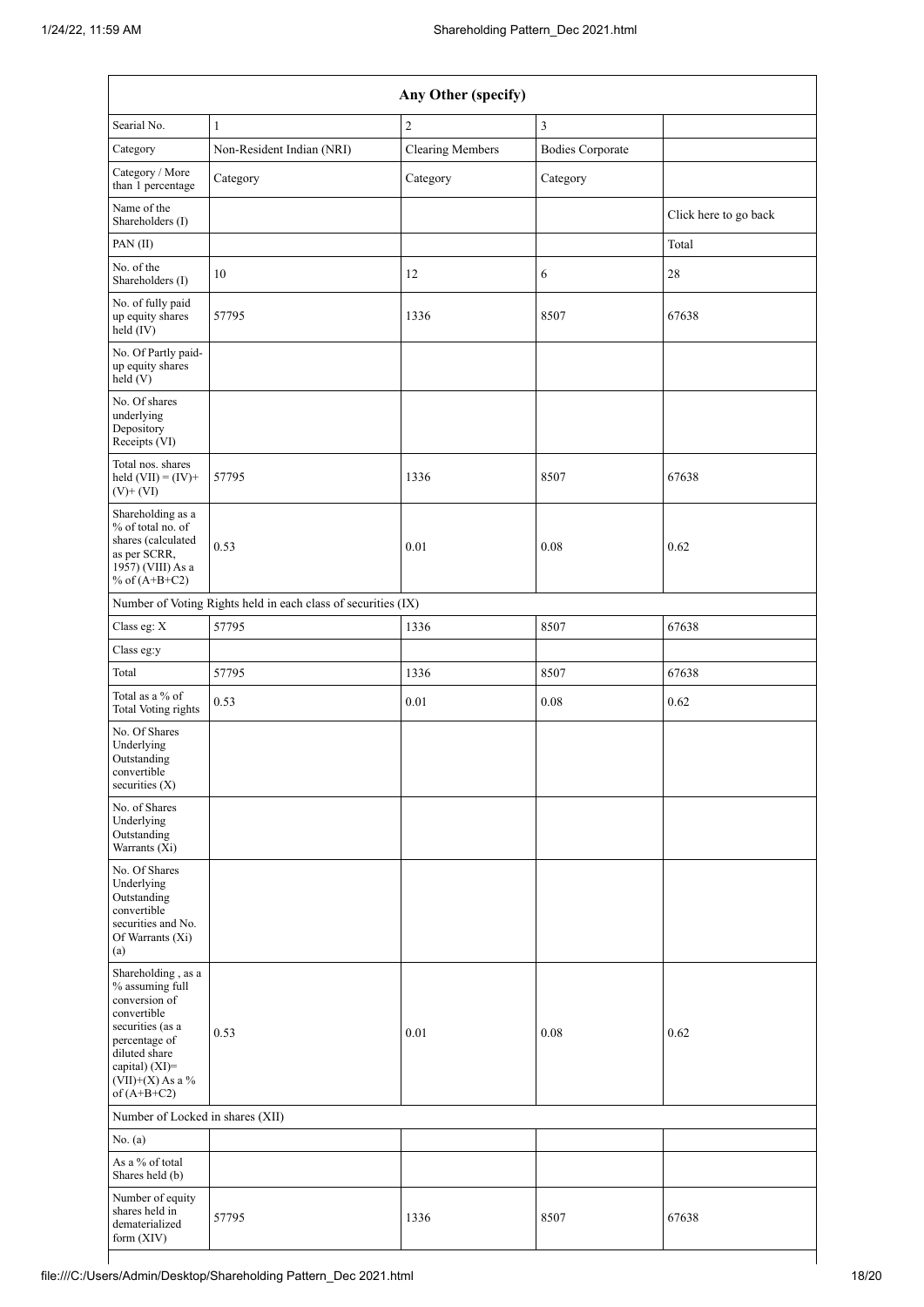| Reason for not providing PAN    |  |  |  |  |  |
|---------------------------------|--|--|--|--|--|
| Reason for not<br>providing PAN |  |  |  |  |  |